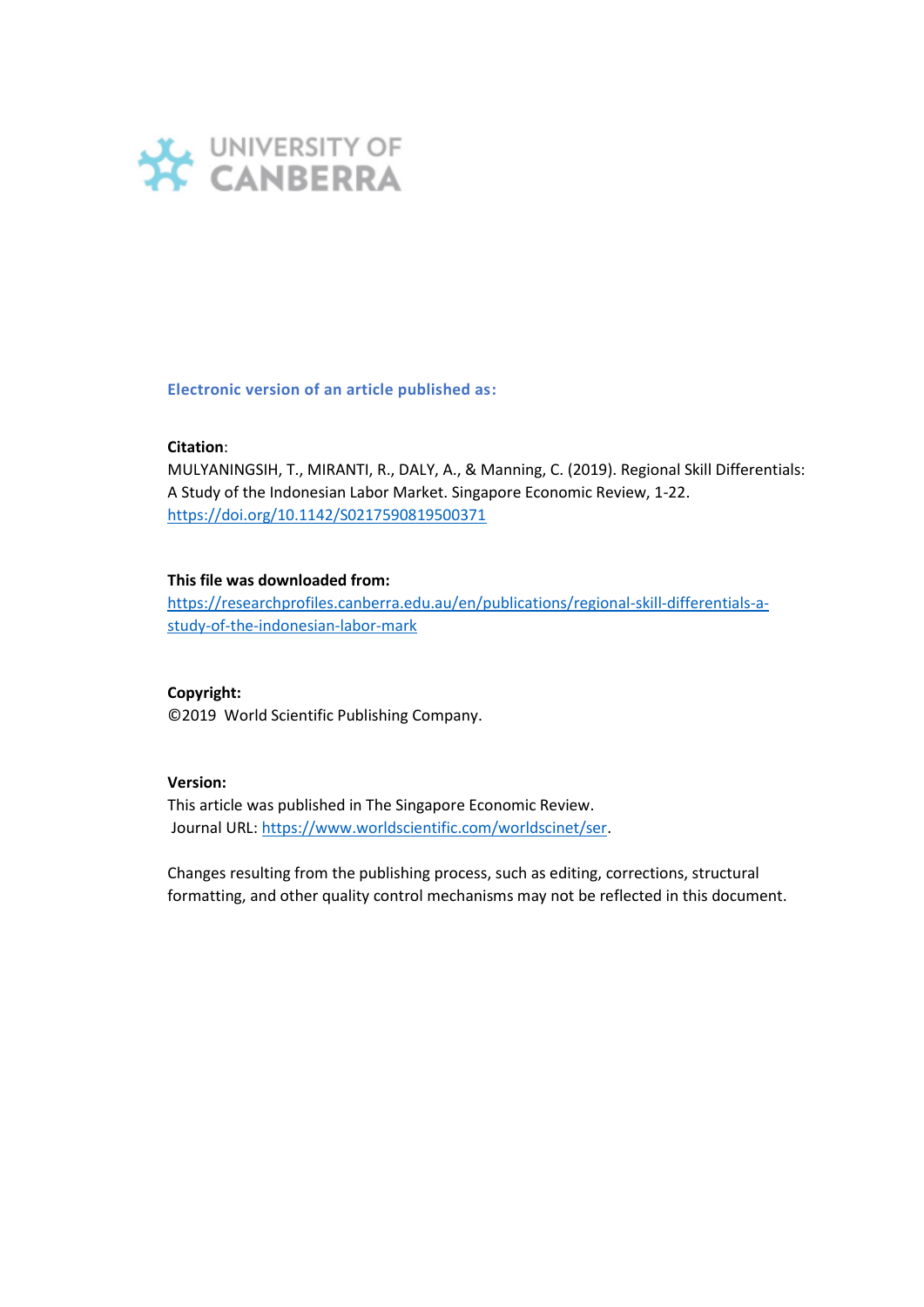# **Regional Skill Differentials: A Study of the Indonesian Labour1**

### **Tri Mulyaningsih**

*UniversitasSebelasMaret, Surakarta*

### **RiyanaMiranti**

*Institute of Governance and Policy Analysis, University of Canberra, Canberra*

### **Anne Daly**

*University of Canberra, Canberra*

### **Chris Manning**

*Australian National University, Canberra*

### **Abstract**

*This study investigates the patterns and trends in the returns to skill in the Indonesian labour market over the period 2007 to 2013, a period of rising earnings and income inequality. The study takes into account the labour demand and supply across regional development regions and over time in order to document the evidence on the returns to skill related to structural changes in the economy through the growth of modern services and the resources boom. This study confirms that skill premiums are varied across regional development areas. The composition of industries across regions, the supply of tertiary-educated workers and factors unique to each region are all determinants of the regional skill premiums. The results support the policy focus on developing human capital in Indonesia to meet the rising demand for skilled workers and show the role of the manufacturing sector in reducing the skill premium.*

**Keywords : skill premium, supply and demand of labour, regional development area**

**JEL : I24 (Education and inequality), J01 (Labour Economics); J24 (Human capital; skills), J31 (Wage level and structure, wage differentials)**

 $1$  We would like to extend an appreciation for support from the Indonesia Project Research Grant 2015/ 2016 of the Australian National University and all participants at the Workshop on Education, the Labour Market and Wage Inequality in Indonesia at the Institute for Governance and Policy Analysis (IGPA), University of Canberra and Indonesia Study Group, Australia National University organised at February 2016.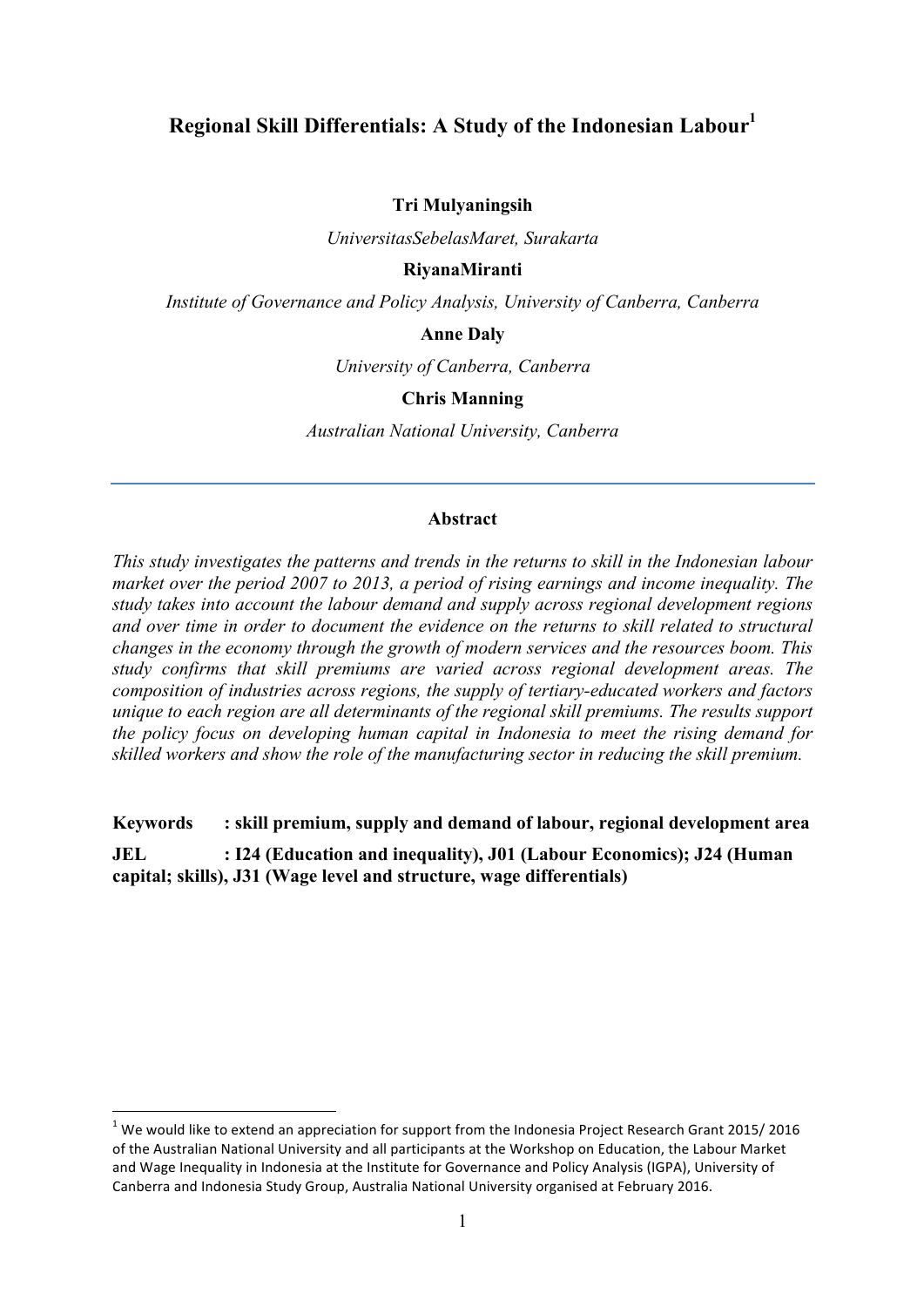# **Regional Skill Differentials: A Study of the Indonesian Labour**

## **INTRODUCTION**

Earnings differentials, including differences between workers by level of education and training, gender, ethnicity and migrant status, have been the subject of extensive research by Labour Economists because they are important indicators of conditions in the labour market and how particular groups of workers are faring. They can be used to measure the returns to education and training or discrimination in the labour market. This paper focuses on one important differential, the determinants of earnings differentials between Indonesian workers with different levels of education in twelve broad regions of Indonesia classified by the economic characteristics of these regions.

The skill differential, that is the premium that workers with higher levels of education receive compared with those with low levels of education, is a labour market indicator of interest for a number of reasons. Firstly, it reflects the supply and demand for labour with different levels of human capital. On the demand side, there have been significant changes in the types of skills required by the workforce in industries where there has been a high level of technical change requiring knowledge of new technologies or computerisation and related to trade openness, globalisation and technological transfer from overseas (Acemoglu 2002, 2003, He 2012, He and Liu 2008, Krussell et al. 2000, Piketty 2015, Pavcnik 2000, Gindling and Robbins 2001) The influence of skill-biased technical change on the rising demand for skilled workers and the increasing returns to skill have been widely analysed with the discussion focusing on the importance of particular sectors and shifts within and between sectors (Haskel and Slaughter 2002). Features of an industry, for example the level of capital intensity, technical sophistication and the health risks may be reflected in workers' pay (Krueger and Summer 1986). Piketty (2015) also proposes that segregation of workers with different skills within the same industry (primary and secondary firms) contributes to the skill premium.

On the supply side, demographic change and increased educational opportunities have altered the composition of labour supply. Increasing years of schooling with the expansion of higher education, the changing age structure of the working population and levels of working experience have all impacted on the skill premium (Blau and Kahn 1996, He 2012, Leuven, Oosterbeek, and Van Ophem 2004). One of the most well documented supply-side changes took place in the US labour market in the 1970s when the return to university education fell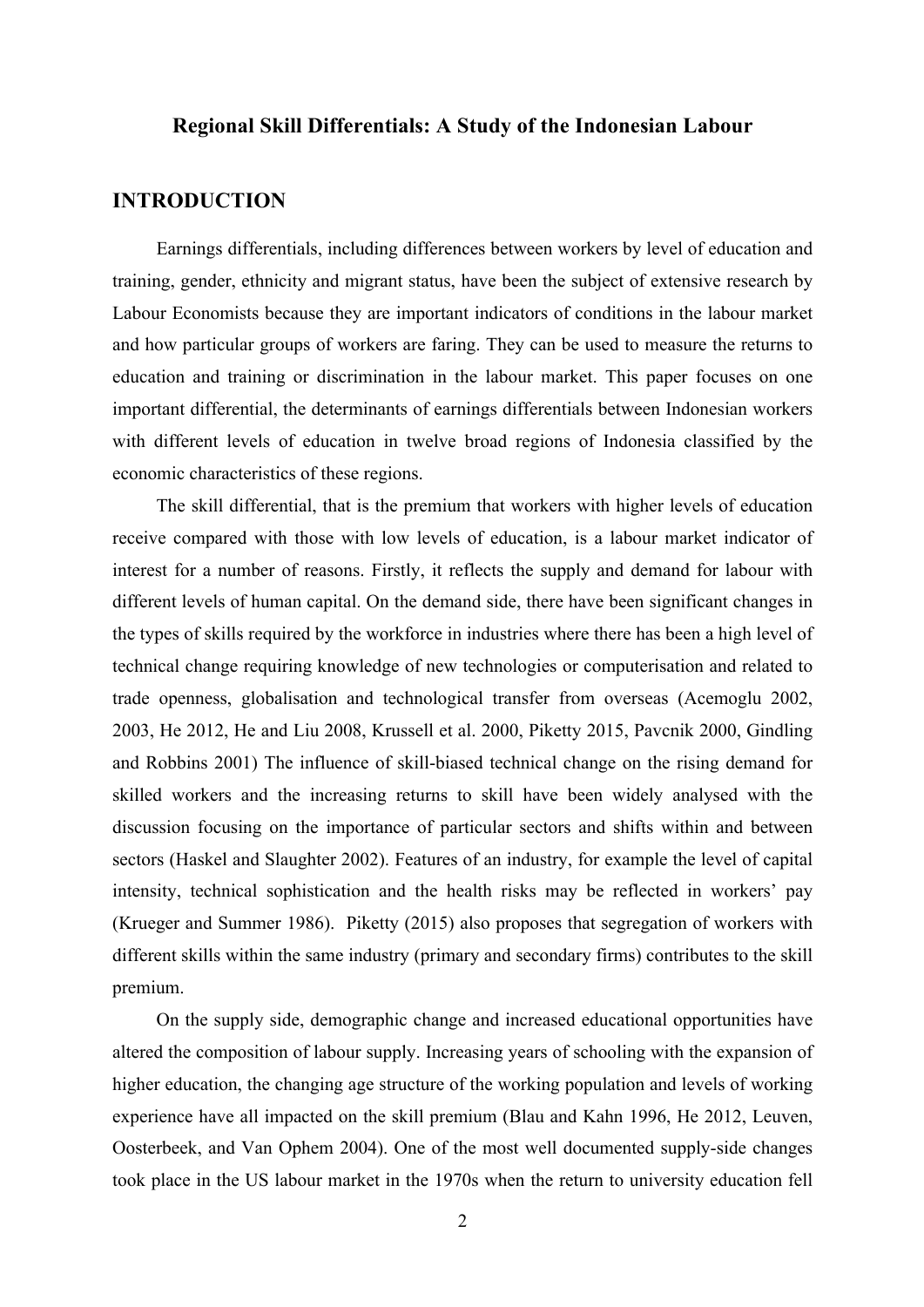following the entry of the large baby boomer cohort to the labour market (Freeman 1976). Given the continuing growth in the number of university graduates over the past 30 years in many countries, the return to higher education might have been expected to fall if there were no offsetting changes in demand.

The skill differential is therefore an indicator of underlying demand and supply conditions for different types of skills. It will also reflect the institutional environment in which earnings are determined, for example, a binding minimum wage is likely to compress the earnings differential between skilled and unskilled workers. The skill differential provides important information for governments about the state of the labour market and the potential social benefits of further investment in education and for private individuals who are deciding whether or not to continue with further education.

The skill differential can also be used as an indicator of the level of economic development as workers move out of the traditional agricultural sector into the modern sector where higher levels of human capital are required. A study examining the Lewis turning point in the Indonesian labour market suggests that there was movement of workers from the traditional agriculture sector over a long period accompanied by an increase in agricultural wages (Manning and Purnagunawan 2016). In addition, there was an increase of workers employed in the formal sector especially in urban areas.

The size of the skill differential is expected to have an important effect on earnings inequality and therefore income inequality (Piketty 2014). In common with many other countries, Indonesia experienced rising earnings inequality over the period 2000-2013. In 2000, earnings at the 90<sup>th</sup> percentile of the wage distribution were 6.7 times those at the 10<sup>th</sup> percentile reaching a peak of 9.6 times in 2009 at the time of the Global Financial Crisis before falling back to eight times in 2013. As indicated in Figure 1, Indonesia has experienced rising wage and income inequality as measured by the Gini index (Miranti, Duncan, and Cassells 2014, Yusuf, Sumner, and Rum 2014, Manning and Miranti 2015), and this has provoked widespread concern among the public and policy makers. Increased expenditure on education has been one policy response and improving educational outcomes is a priority for the current government. Most analysis of earnings inequality and the skill differential has been undertaken at the national level. An innovation of this paper is the presentation of results on a regional basis. Indonesia is a geographically dispersed and culturally diverse country. Averages for the country as a whole hide wide variations in outcomes in individual geographical areas. The modern service sector, including the central government, and manufacturing have been concentrated in Java while mining, gas and oil,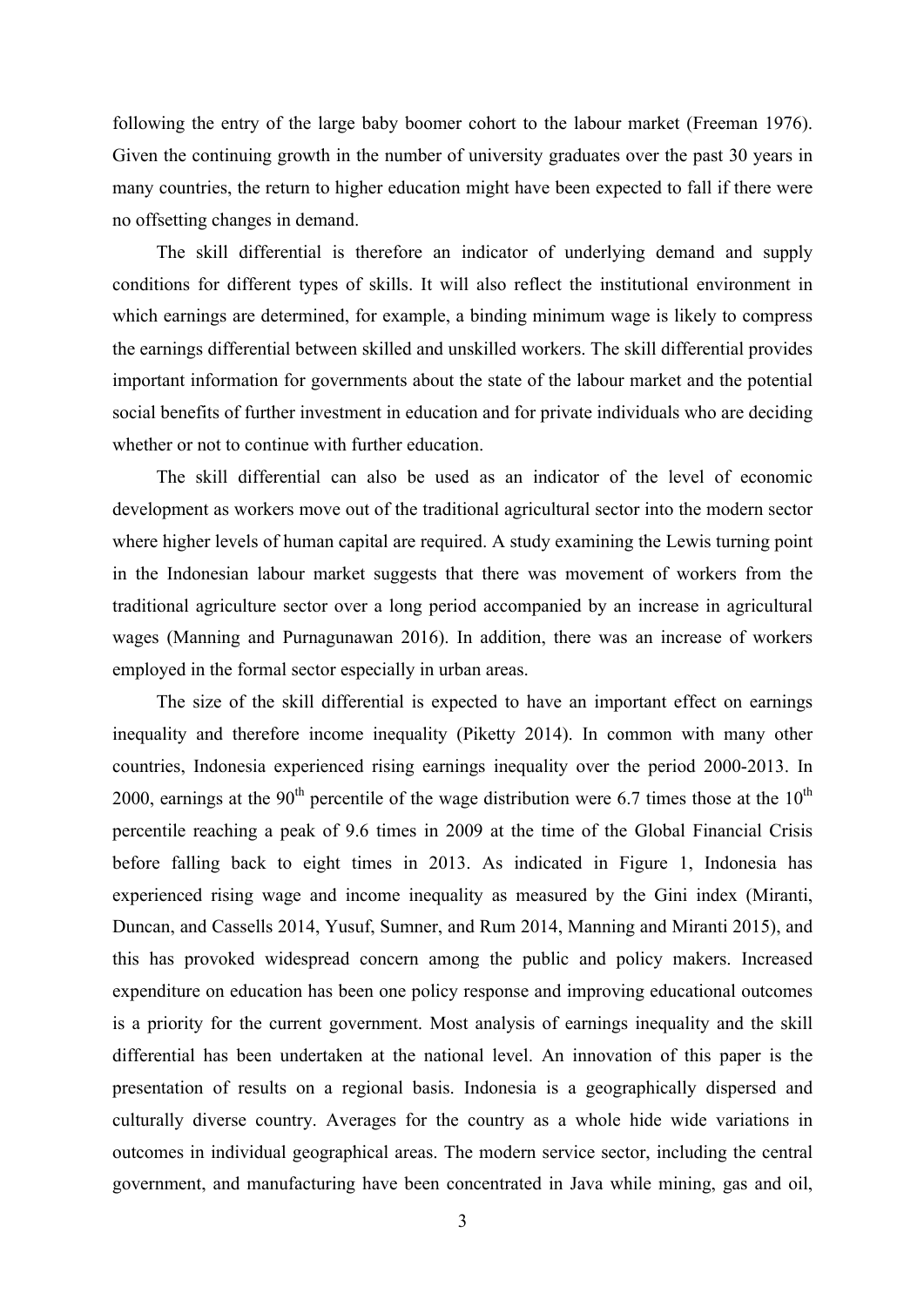and commercial cropping activities have been concentrated in Sumatera and Kalimantan. In the areas where traditional agriculture still dominates, there have been limited job opportunities and out migration to the more prosperous regions.



**Figure 1**. Income and Wages Inequality in Indonesia between 2007 and 2013 Source: Yusuf, Sumner, and Rum (2014) and Sakernas Data 2000 – 2013, published by BPS.

While the Indonesian labour market as a whole has become more integrated over time, the degree to which the skill differential diverges between regional areas is a measure of the extent of this integration. In a world of costless migration, the skill differential would be expected to converge across regions towards the national average as workers moved to the areas where they could expect the highest returns to their labour. However, migration is not costless and the Indonesian archipelago is culturally and ethnically diverse. In some regions, the traditional agricultural sector remains of major importance while in other areas, notably Greater Jakarta, the presence of a modern service sector is more pronounced. In this paper therefore, modifying Manning (1998), a geographical classification based on the structure of regional product and employment is used. The classification divides the country into 12 regional development areas in three broad categories: modern-based, resource-based and traditional-based, aggregated from district level data.

Based on our classification, Indonesia is comprised of seven modern-based regions which are Greater Jakarta, Greater Bandung, Greater Semarang, Greater Surabaya, Java urban, Medan and Batam, and Greater Makasar; two resource-based regions; Sumatera mining, and Balikpapan and Samarinda in Kalimantan; and three traditional-based economies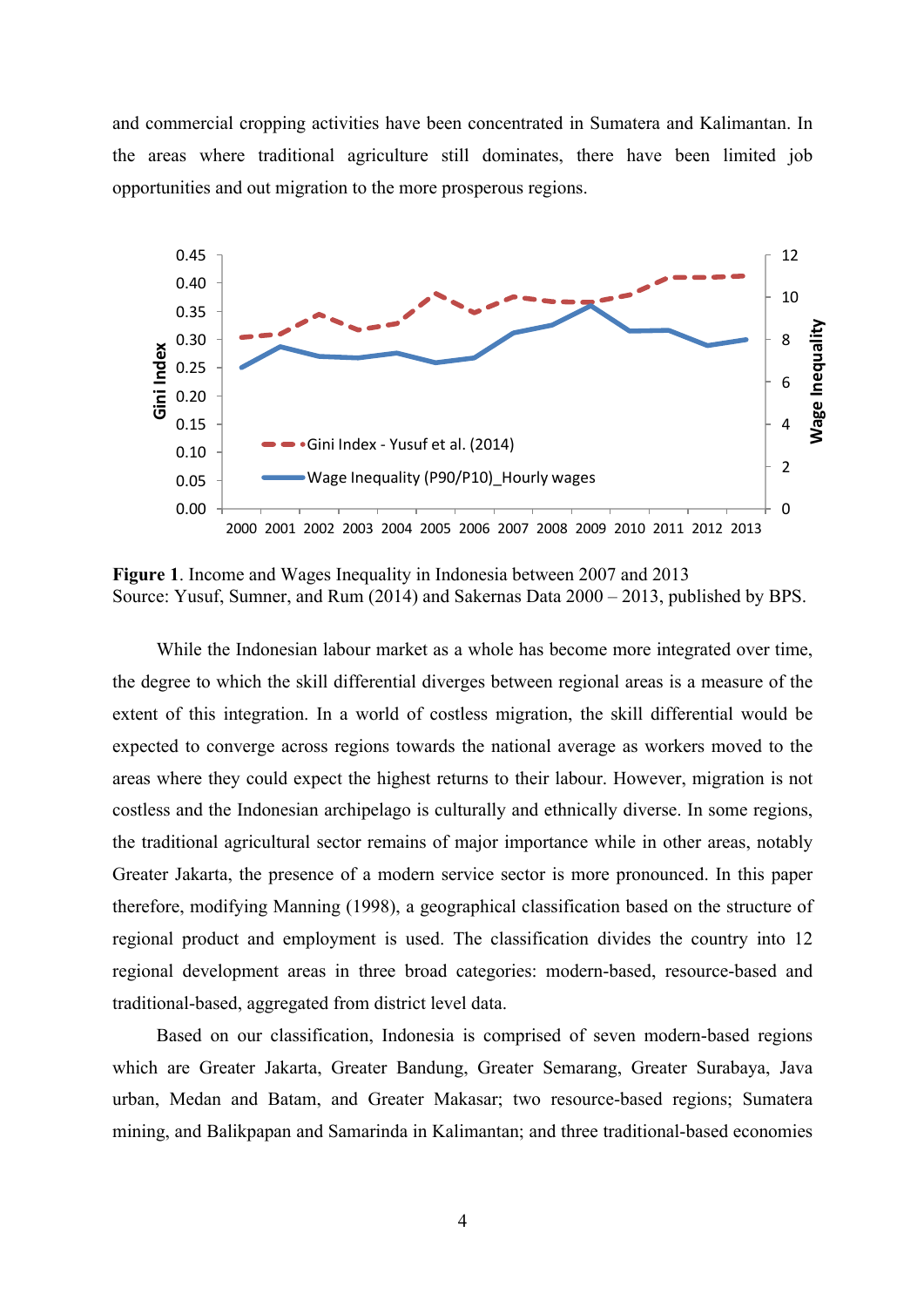in Java rural, Sumatera rural and the Other provinces of Indonesia (a full listing of the districts included in each Regional Development Area is presented in Appendix Table A).

While regional economies have become more integrated into the national economy over time, there have been some important increases in local autonomy following the demise of the Suharto regime. Many government functions have now been decentralised, particularly to the district level, following the passing of the Decentralisation Laws No. 22/1999 and 25/1999. For example, minimum wage regulations are now set at the district level. Other significant regionally-based factors likely to affect the skill differential include the expansion of the mining sector in particular areas.

Utilising SAKERNAS (the National Labour Force Survey data), this study uses panel data on the regional skill differential to address two research questions: What are the determinants of the skill premium in Indonesia? Second, do regional factors play a role in determining the skill differential?

The outline of the article is as follows. Following the Introduction, the article discusses some literature and background to the issue of regional skill differentials in Indonesia. The third section examines patterns of skill premium across different regional areas. Finally, the fourth section investigates empirically the determinants of the skill premium. The paper concludes with the discussion of the lessons learned and policy implications.

### **BACKGROUND TO THE SKILL DIFFERENTIAL IN INDONESIA**

Indonesia has been successful in increasing access to primary education and lowersecondary education and there has been a substantial expansion of funding for education. The government subsidises fees for children enrolled in primary and lower-secondary school. Increased completion rates for lower-secondary education have been achieved in most regions in Indonesia, narrowing the gaps in lower secondary completion rates between urban and rural; the poorest and richest; and lowest and highest performing regions (Tobias et al. 2014). However, the budget allocation for higher education is still behind other countries in Southeast Asia. Data from the World Bank (2013) shows that the share of GDP invested in higher education in Indonesia was 0.73 per cent in 2010, much lower than those of neighbouring countries including Malaysia at 1.73 per cent, Thailand at 1.07 per cent, and Vietnam at 2.4 per cent.

In terms of enrolment in tertiary level education (defined here as those enrolling in bachelor degree or above), the latest UNESCO data shows that Indonesia has been improving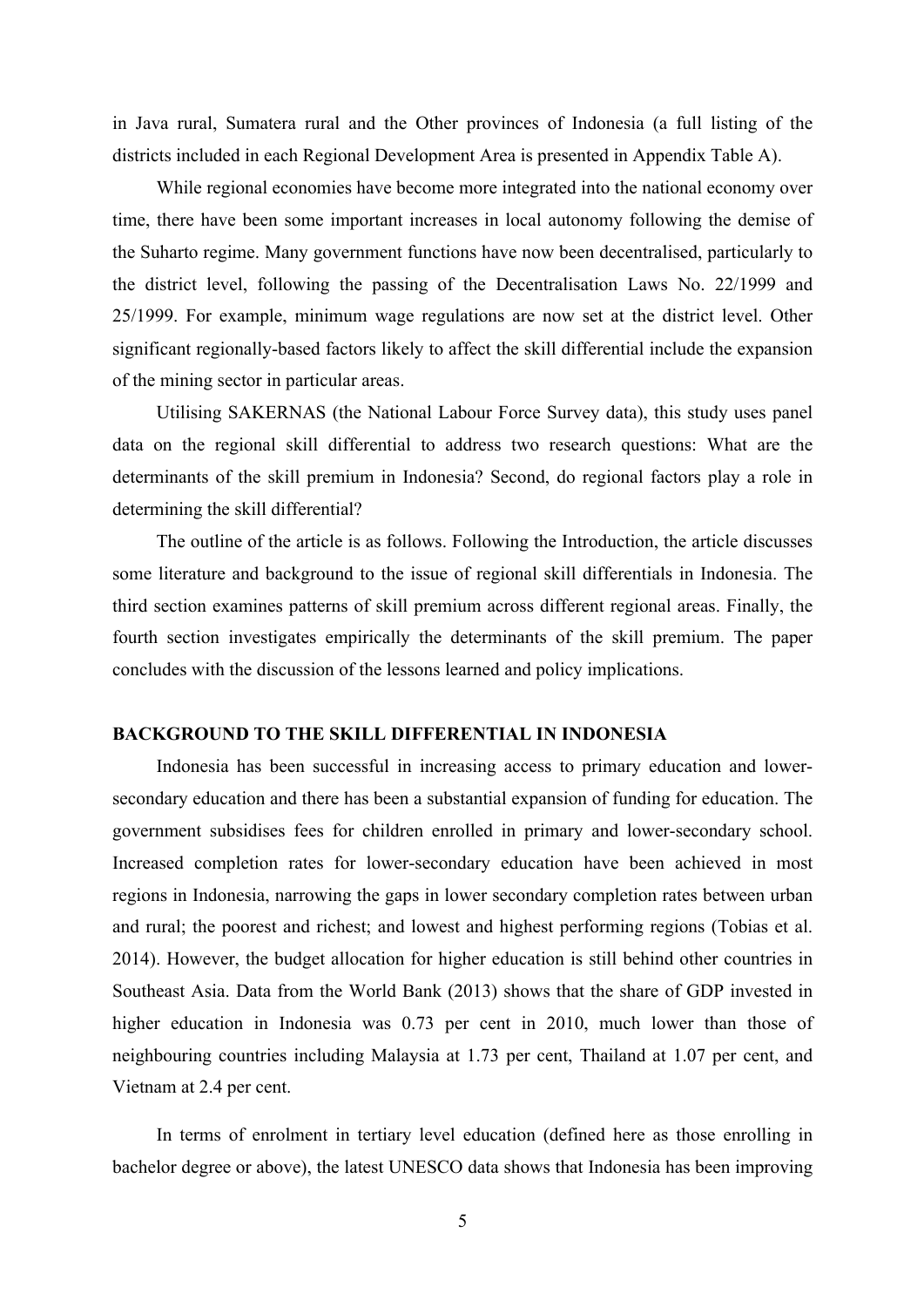its performance by more than doubling its Gross Enrolment Ratio (GER) from only 14.2 per cent in 2001 to 31.3 per cent in 2013, an average of 21.4 per cent during 2001-2013. Nevertheless, this figure is still below those of Malaysia at 32.8 per cent, the Philippines at 29.7 per cent and Thailand at 46.8 per cent during the same period.

### **THE SKILL PREMIUM AND ITS DETERMINANTS**

These changes in the average educational levels of the workforce might be expected to change the returns to education. A study of returns to education in Indonesia conducted by Purnastuti, Miller, and Salim (2013, 231) concludes that the return to education for senior high school graduates declined between 1993 and 2007-2008 but that for a university degree rose. The unemployment rate among labour with tertiary education also lowered significantly signalling an increase in demand for their labour (International Labour Organization 2013).

Lee and Wie (2013) have also investigated the existence of a skill premium in the Indonesian labour market. Based on the National Labour Force Survey (SAKERNAS) data, the share of educated workers and their wage premium in the Indonesian labour market increased significantly over the period 2003-2009. Consistent with Purnastuti, Miller, and Salim (2013), the study finds high returns to a university degree and that this was a source of rising wage inequality. Applying the supply-demand framework of Katz and Murphy (1991), Lee and Wie (2013) suggest that the existence of income inequalities for the period 1998 – 2005 in the Indonesian labour market have been explained by major shifts in the demand for labour and the trend of increasing supply of labour with tertiary qualifications.

These results are similar to those estimated in a large World Bank study of the returns to schooling in 139 countries by Montenegro and Patrinos (2014). The authors also note the negative impact of increasing levels of education on the returns to education. More specifically for Indonesia, they estimate the private return to an additional year of secondary schooling fell from 11.1 per cent to 10 percent between 1998 and 2010 and for tertiary education from 13.4 per cent to 11.5 per cent. These results for tertiary education therefore differ from the Indonesia-specific studies reported above, perhaps reflecting the use of different time periods in the studies.

There is an extensive literature examining returns to additional schooling and reasons why they have changed over time in a wide range of countries. It reflects conditions on both the demand and supply sides of the labour market. Results show that there has been an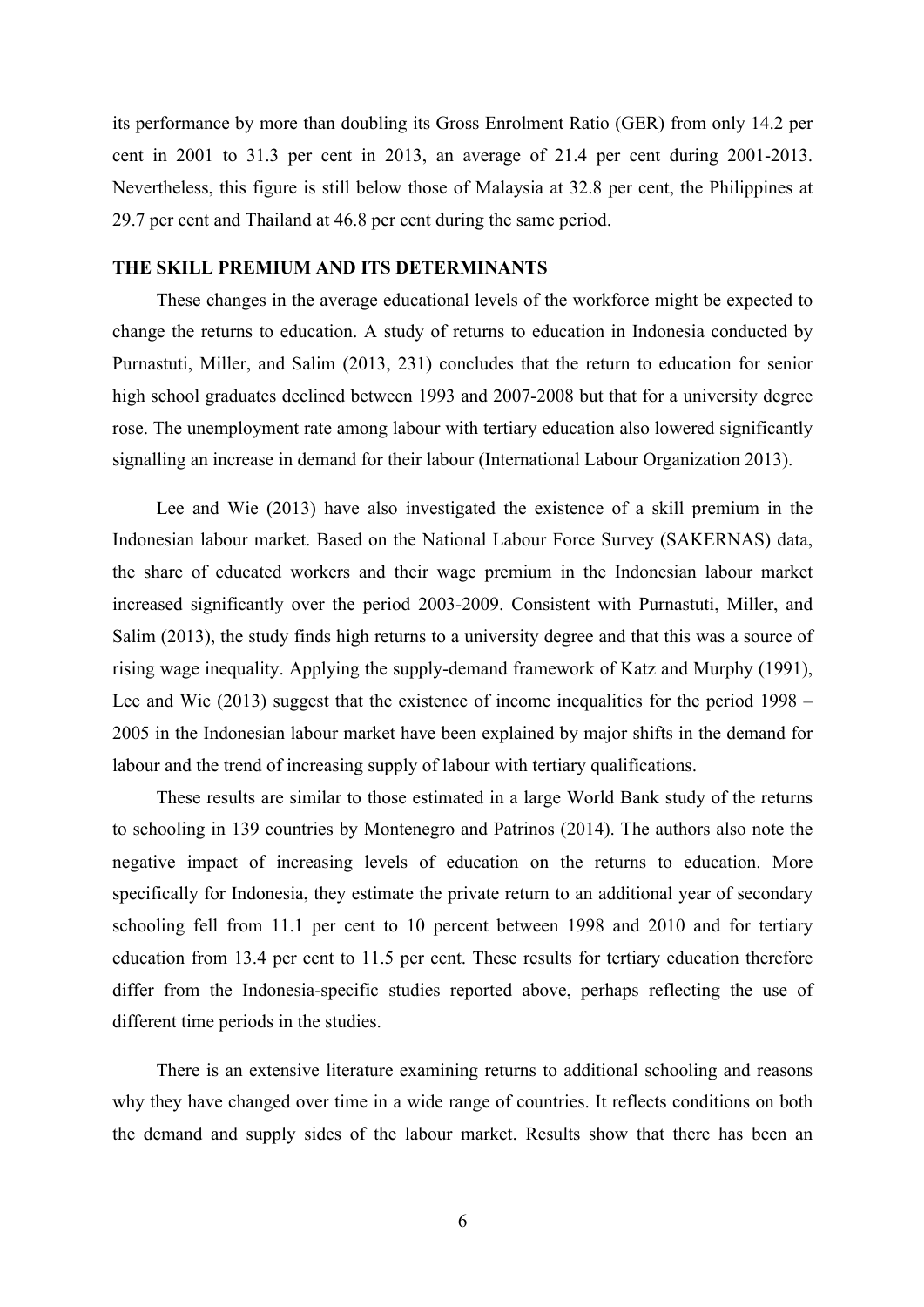increase in the relative demand for skilled labour which has accompanied the growth in the supply of skilled labour.

Although still limited, previous studies have also discussed the issue of regional disparities in the skill premium (Whalley and Xing 2014). Whalley and Xing (2014) have found that in the case of China, the degree of openness of the region and the size of the public sector from the demand side and working experience from the supply side explained the existence of varying skill premia in China.

### **INDONESIAN REGIONAL ECONOMIES**

Previous literature has discussed ways to classify regions in Indonesia to take into account the diversity in regional economies. The simplest way is to classify regions in Indonesia into West and East Indonesia. Hill (1989) proposed a more sophisticated method in classifying regions (here provinces) according to geographical location, natural resource endowment and population density of the provinces. Further, Manning's (1998) grouping of the areas (provinces) is a combination of factors relevant to both labour supply and demand. Both Hill (1989) and Manning (1998) classified regions based on the provincial levels. In this paper, we go further than the previous literature to classify districts into three broad groups mainly based on their natural resource endowment and the dominant sector of employment in that district in order to focus on the labour market.

As outlined earlier, regions are classified into three broad groups of rural-based, mining-based and modern-based economies. Rural-based regions relied on the agricultural sector with at least 40 percent of employment in agriculture. There are three regions classified as rural; rural Java, rural Sumatera, and Other (see Table 1).

The second group of regions is those where the proportion of workers working in the mining sector is higher than 1 percent and mining contributes substantially to regional income (see Table 1); Pekanbaru, Natuna, Dumai (in Sumatera) and Balikpapan and Samarinda (in East Kalimantan). Mining is a relatively capital intensive industry, thus the capacity to absorb labour is not as strong as in agriculture and the manufacturing sector.

The third group is the modern-based economy that covers regions such as Greater Jakarta, Greater Bandung, Greater Semarang, Greater Surabaya, Java urban, Medan and Batam, and Greater Makassar. Table 1 shows that there has been a shift in these regions away from agriculture to the modern economy where manufacturing and services play more significant roles, accounting for more than 20 per cent of employment. The proportion of paid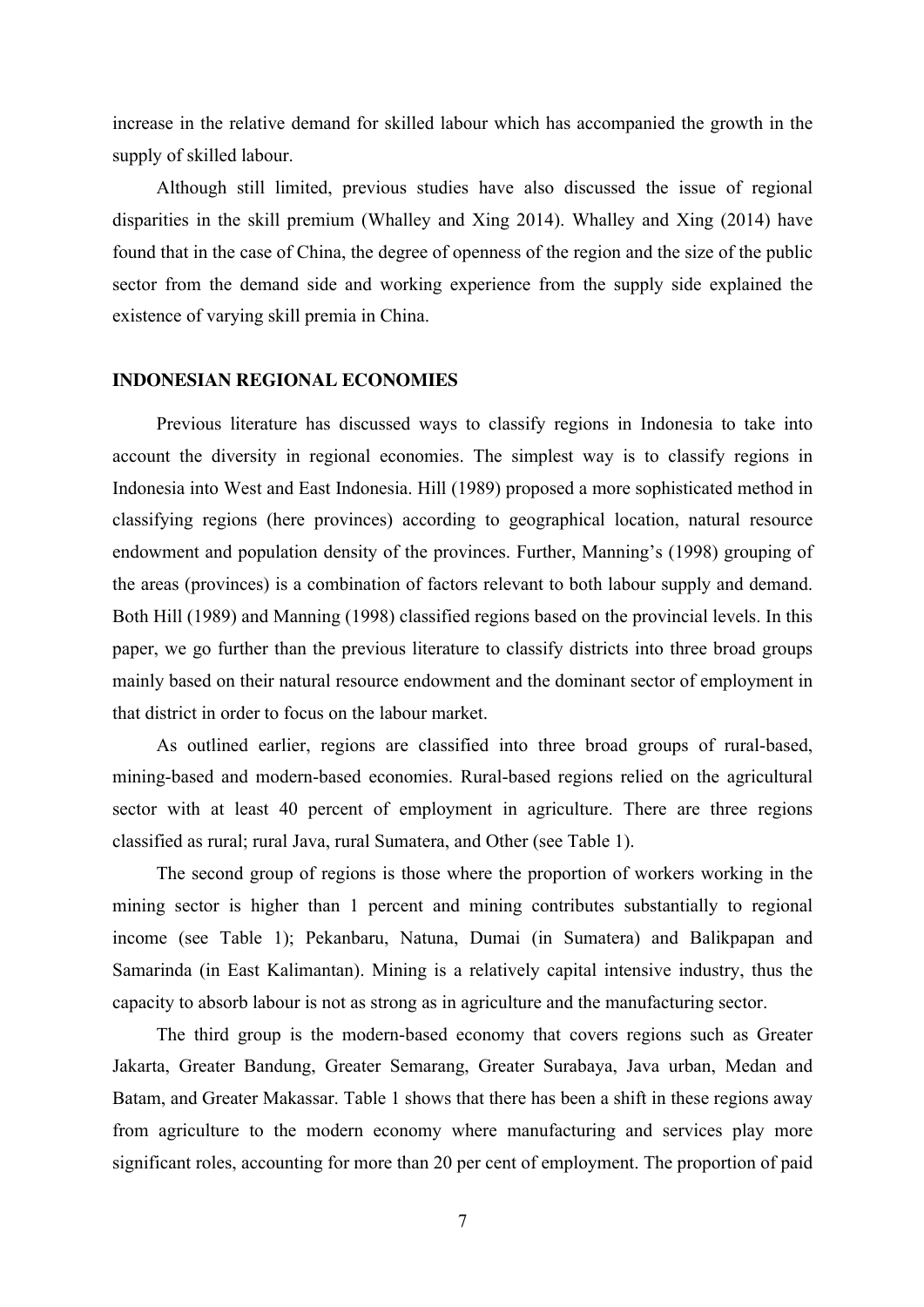workers in the manufacturing sector in the modern-based economy was more than 20 percent except for Greater Semarang and Greater Makassar. In addition, the contribution of highskilled services such as communication, finance and professional in the modern based economy has been substantial (Buera and Kaboski 2012). The more prominent role of highskilled services is apparent for Greater Jakarta, Java urban and Greater Makassar with more than 15 percent workers in these regions employed in these services.

| Regional                      | Agriculture | Mining | Manufact     | High-skilled | Communic | Finance | Professional |
|-------------------------------|-------------|--------|--------------|--------------|----------|---------|--------------|
| Development Area              | $(\%)$      | $(\%)$ | uring $(\%)$ | services**   | ation(%) | $(\%)$  | ***          |
|                               |             |        |              | $(\%)$       |          |         | $(\%)$       |
| Modern based economy*         |             |        |              |              |          |         |              |
| Greater Jakarta               | 2.85        | 0.37   | 21.85        | 15.63        | 1.37     | 2.86    | 11.41        |
| Greater Bandung               | 15.69       | 0.12   | 26.09        | 9.83         | 0.83     | 0.88    | 8.12         |
| <b>Greater Semarang</b>       | 33.80       | 0.32   | 15.23        | 8.87         | 0.47     | 1.23    | 7.17         |
| Greater Surabaya              | 7.28        | 0.19   | 25.85        | 11.87        | 0.95     | 1.70    | 9.22         |
| Java urban                    | 5.11        | 0.17   | 18.43        | 15.99        | 1.03     | 2.01    | 12.96        |
| Medan and Batam               | 4.23        | 0.31   | 20.73        | 13.67        | 1.03     | 2.26    | 10.38        |
| Greater Makassar              | 24.37       | 0.62   | 8.01         | 16.23        | 0.91     | 1.60    | 13.72        |
| <b>Mining based economy</b>   |             |        |              |              |          |         |              |
| Sumateran Mining              | 9.38        | 1.11   | 7.61         | 19.55        | 1.02     | 2.24    | 16.29        |
| Balikpapan and                | 7.12        | 6.40   | 9.10         | 16.05        | 1.06     | 1.86    | 13.13        |
| Samarinda                     |             |        |              |              |          |         |              |
| <b>Rural based economy</b>    |             |        |              |              |          |         |              |
| Java rural                    | 40.29       | 0.80   | 14.58        | 7.26         | 0.32     | 0.58    | 6.36         |
| Sumateran Rural               | 51.83       | 1.45   | 6.33         | 9.62         | 0.30     | 0.54    | 8.78         |
| Others (rest of<br>Indonesia) | 52.30       | 0.23   | 6.39         | 10.59        | 0.27     | 0.72    | 9.60         |

**Table 1. The Distribution of Workers across Sectors**

*\* Modern sector covers manufacturing and modern services*

*\*\* High-skilled services is the sum of the final three columns; communication, finance and professional*

*\*\*\* Professional includes computer consulting, research and development, legal and accounting consulting, advertising, public servant, foreign affairs, defence and security, education, health, media and international agency.*

The classification of regions into the three groups is not always clear cut. Some areas classified as modern-based regions still have quite a large proportion of workers in the agriculture sector, for example Greater Semarang with 33.8 percent, Greater Makassar, 24 percent and Greater Bandung 15.7 percent. Further, the emergence of high-skilled services is also observed in the mining-based regions. In areas of Pekanbaru, Dumai and Natuna, coded under Sumateran mining, the proportion of paid-workers employed in high-skilled -services is close to 20 percent. The rich resource regions in East Kalimantan such as Balikpapan and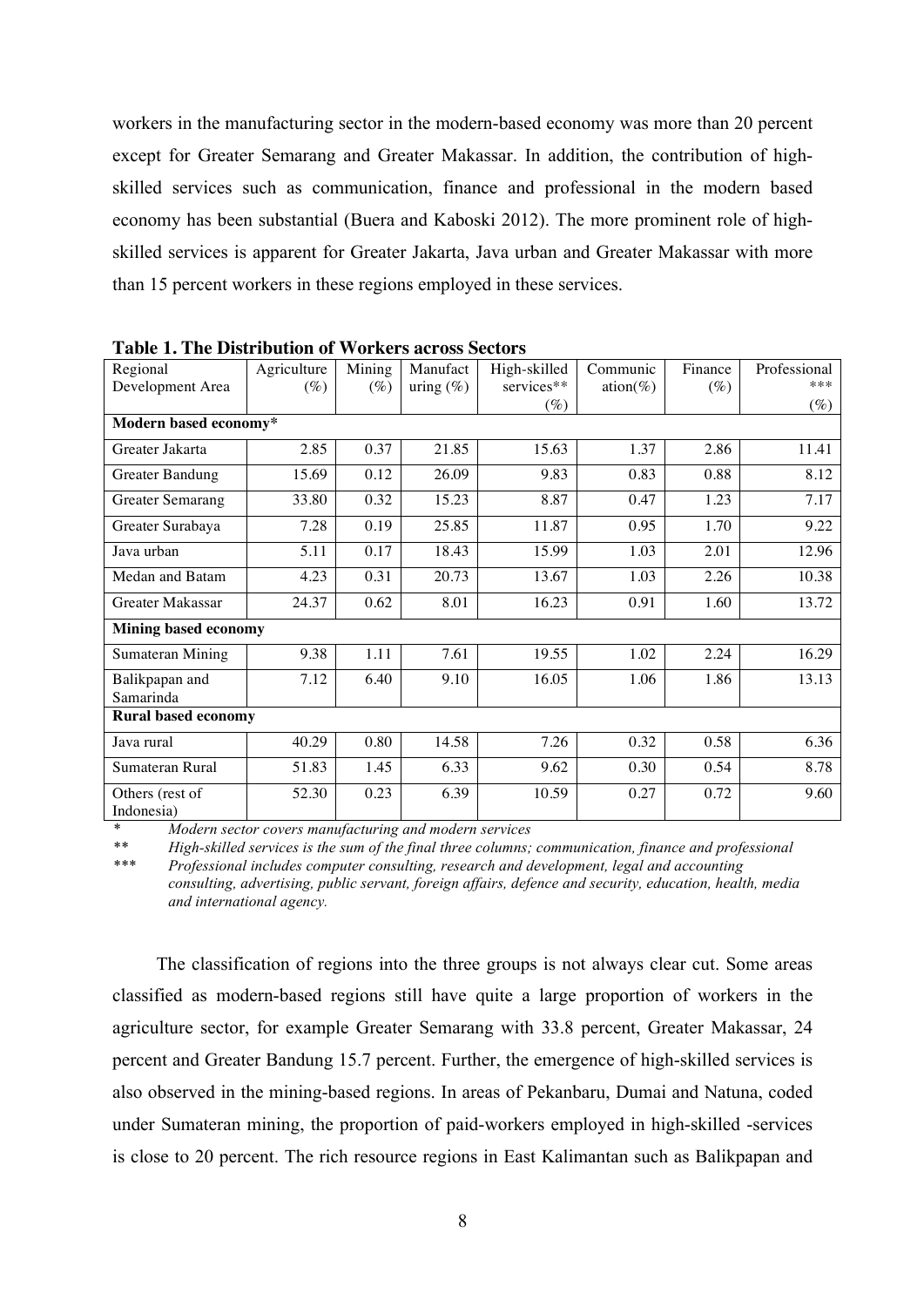Samarinda also have a high proportion of workers employed in high-skilled services.

Table 2 summarises a key variable for this study, the changing educational composition of the workforce aged above 15 years old in each of the Regional Development Areas. Following previous literature in this area (Becker 1975), skill is measured here by education background, assuming that higher education corresponds with higher skill and unskilled workers are defined as those with a basic education of primary school or below. The intermediate group includes workers with higher-secondary education (Senior High School), Diploma I and Diploma II. The most skilled workers are those with tertiary education, defined to have at least a Diploma III. It shows that in all the Areas the share of workers with Higher-Secondary, DI or DII (cols 3 and 4) and a tertiary degree, DIII and above (cols 5 and 6) increased between 2007 and 2013. In five areas in 2013, Greater Jakarta, Java Urban, Medan and Batam, Sumateran Mining and Balikpapan and Samarinda, 16 to 18 per cent of workers had a tertiary degree, DIII and above. In contrast, in six areas the share of these skilled workers was below ten per cent; Greater Bandung, Greater Semarang, Java Rural, Sumateran Rural, Greater Makassar and Others. At the other end of the educational spectrum, while the share of workers who had only completed Primary School or below fell in all areas except Greater Makassar, it remained above 50 per cent of the workforce in Java Rural, Greater Makassar and Others. The result for Greater Makassar may be explained by the migration of low skilled workers from the outer islands into the area.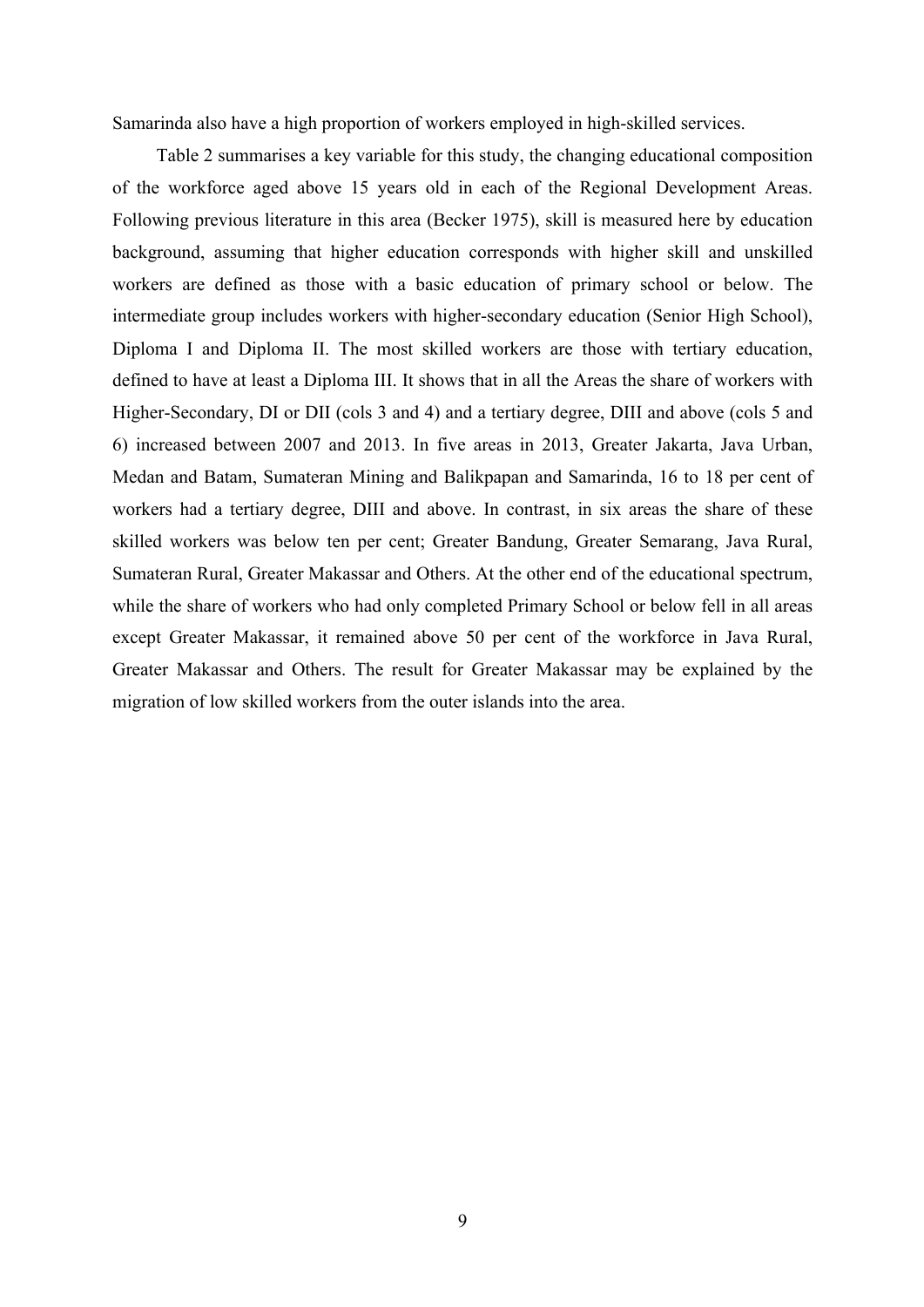| Proportion of               | Primary School and |                |        | Higher-Secondary/DI/ |        | Tertiary degree DIII and |  |
|-----------------------------|--------------------|----------------|--------|----------------------|--------|--------------------------|--|
| workers based on            | below              |                |        | DII                  |        | above                    |  |
| their educational           | 2007               | 2013           | 2007   | 2013                 | 2007   | 2013                     |  |
| background                  | 1                  | $\overline{2}$ | 3      | $\overline{4}$       | 5      | 6                        |  |
| <b>Modern based economy</b> |                    |                |        |                      |        |                          |  |
| Greater Jakarta             | 32.25%             | 21.42%         | 35.38% | 43.90%               | 11.97% | 17.14%                   |  |
| <b>Greater Bandung</b>      | 49.47%             | 47.51%         | 23.55% | 25.01%               | 7.15%  | 6.32%                    |  |
| <b>Greater Semarang</b>     | 57.26%             | 46.32%         | 18.79% | 25.37%               | 6.03%  | 8.16%                    |  |
| Greater Surabaya            | 35.25%             | 22.95%         | 34.25% | 44.00%               | 9.89%  | 14.32%                   |  |
| Java Urban                  | 37.66%             | 26.90%         | 31.55% | 38.77%               | 12.51% | 16.05%                   |  |
| Medan and Batam             | 24.34%             | 15.05%         | 44.59% | 51.37%               | 11.34% | 18.51%                   |  |
| Greater Makassar            | 39.75%             | 52.41%         | 33.23% | 23.78%               | 9.69%  | 9.05%                    |  |
| Mining based economy        |                    |                |        |                      |        |                          |  |
| Sumateran Mining            | 28.24%             | 21.78%         | 40.35% | 43.79%               | 11.93% | 18.26%                   |  |
| Balikpapan &                |                    |                |        |                      |        |                          |  |
| Samarinda                   | 27.32%             | 19.86%         | 43.60% | 46.27%               | 10.04% | 17.59%                   |  |
| <b>Rural based economy</b>  |                    |                |        |                      |        |                          |  |
| Java Rural                  | 66.63%             | 58.55%         | 13.25% | 18.43%               | 3.02%  | 4.82%                    |  |
| Sumateran Rural             | 52.78%             | 42.14%         | 21.46% | 28.19%               | 4.05%  | 8.15%                    |  |
| Others                      | 58.67%             | 50.92%         | 19.11% | 24.23%               | 3.92%  | 9.01%                    |  |
| Indonesia (Total)           | 56.53%             | 47.09%         | 19.82% | 26.09%               | 4.90%  | 8.41%                    |  |

**Table 2.** The Educational Background of Workers across Regional Development Areas in 2007 and 2013 (%)

Note: Workers are those who worked in the past one week.

Source: Indonesia Labour Force Survey, various years

# **MEASUREMENT OF THE SKILL PREMIUM AND ITS PATTERNS ACROSS REGIONAL DEVELOPMENT AREAS**

This study is based on data from the National Labour Survey (SAKERNAS) published by the Indonesian Bureau of Statistics (BPS) for the period 2007 to 2013. BPS increased the size of the SAKERNAS sample in 2007 so the data is representative at the district level. Wage and salary employment, both full time employees and casual workers covering around 40 per cent from the total workforce are included here. The self-employed are excluded from the dataset because their labour income is unobserved (Mehta and Mohr 2012).

Three measures of the skill premium are used. Premium 1 compares the median earnings of those who have completed high school with those with primary education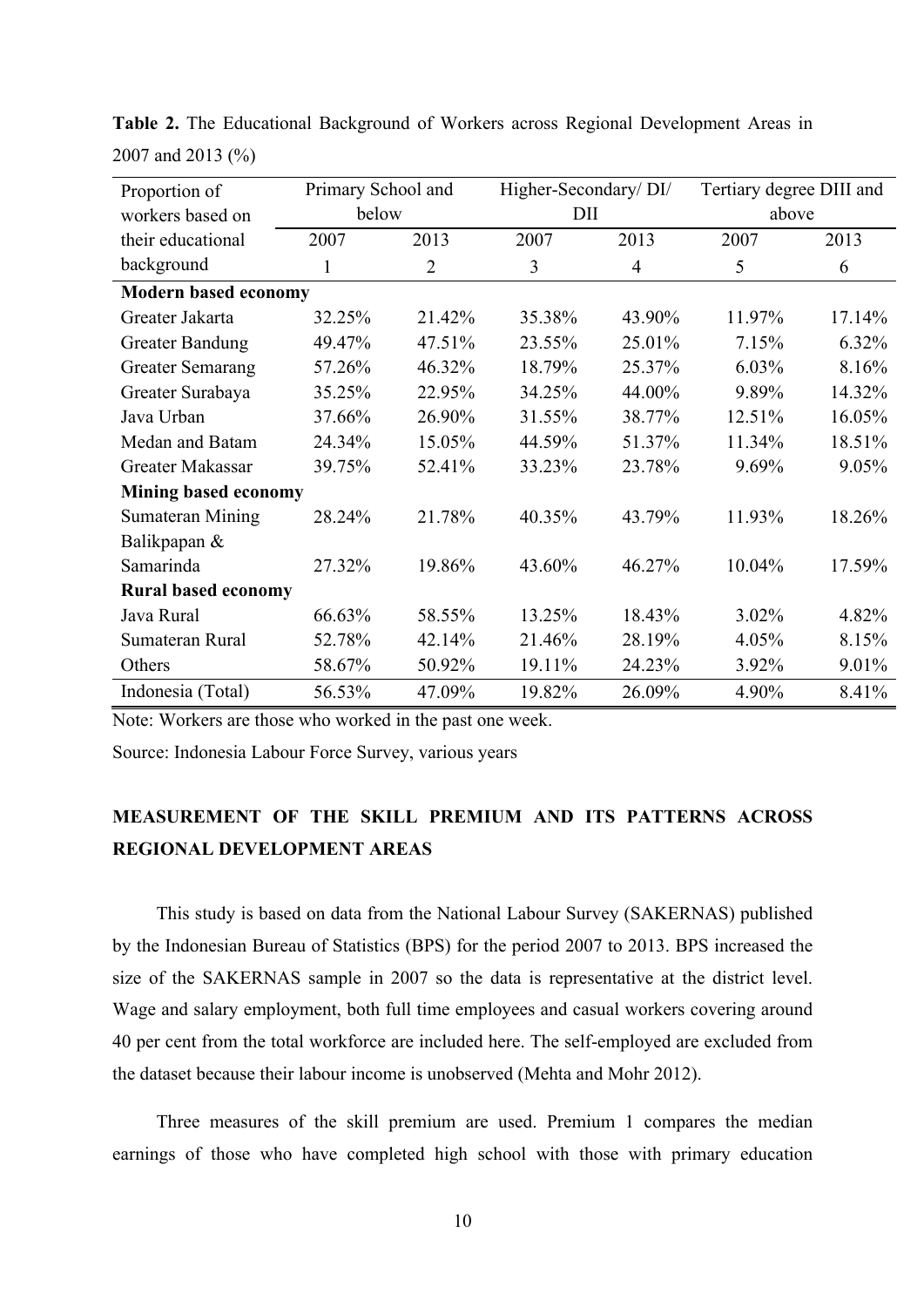Premium 2 is the ratio of the median earnings of tertiary graduates (Diploma III and above) to those with primary education. Finally, Premium 3 is the ratio of the median earnings of tertiary and high school graduates.

Figure 1 below shows the national average for each of the premia over the period. Premium 2 is the highest compared to premium 1 and premium 3. On average, between 2007 and 2013, tertiary educated workers earned 3.32 times that of unskilled ones. Moreover, tertiary educated workers received returns 2.25 times more than workers with highersecondary education. There was a small and constant premium of 1.47 for completing high school compared to primary school.



Source: Indonesia Labour Force Survey, various years

*Note: Premium1 is the ratio of median wages of workers with Senior High School/DI/DII to workers with Primary school and below. Premium2 is the ratio of median wages of workers with Tertiary degree (DIII/S1/S2/S3) to workers with Primary school and below. Premium3 is the ratio of median wages of workers with Tertiary degree (DIII/S1/S2/S3) to workers with Senior High School/DI/DII.*

As discussed earlier, we have developed a geographical classification based on the characteristics of the regions at the district level which then are aggregated into 12 regional areas. Table 3 presents the mean value of the three skill premia by region. It shows that premium 1 had the lowest variation between regions from a minimum of 1.32 in Greater Surabaya to a maximum of 1.81 in Greater Jakarta. The variation in premium 2 between tertiary and primary educated workers was the largest, ranging from 4.14 in Greater Bandung to 2.52 in Greater Surabaya.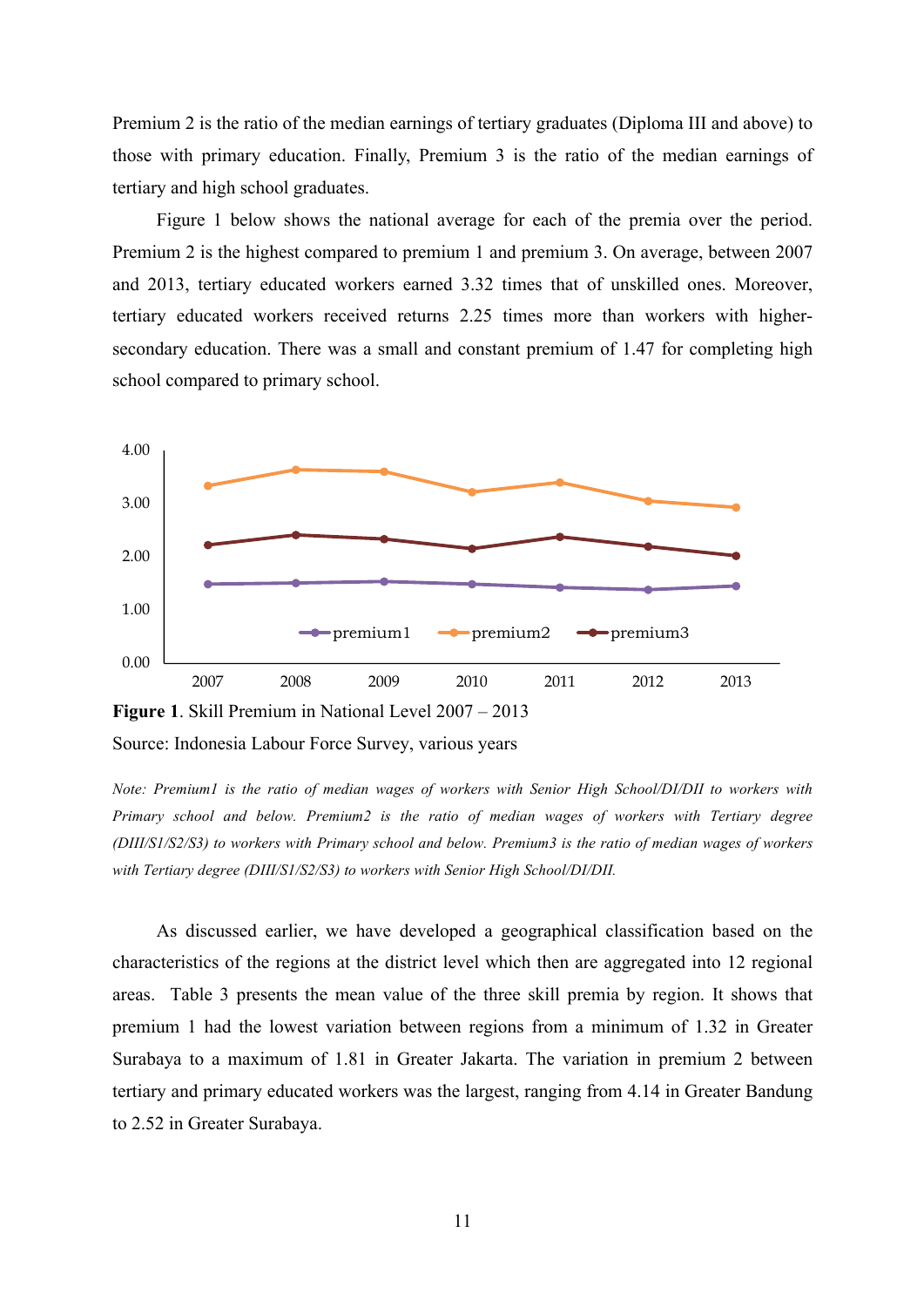| Regional Development Area   | Premium 1 | Premium 2 | Premium 3 |
|-----------------------------|-----------|-----------|-----------|
| <b>Modern based economy</b> |           |           |           |
| Greater Jakarta             | 1.81      | 3.85      | 2.13      |
| Greater Bandung             | 1.71      | 4.14      | 2.42      |
| Greater Semarang            | 1.38      | 3.17      | 2.29      |
| Greater Surabaya            | 1.32      | 2.52      | 1.91      |
| Urban Java                  | 1.42      | 3.84      | 2.72      |
| Medan and Batam             | 1.38      | 2.82      | 2.05      |
| Greater Makassar            | 1.39      | 3.48      | 2.50      |
| <b>Mining based economy</b> |           |           |           |
| Sumateran Mining            | 1.33      | 3.09      | 2.32      |
| Balikpapan and Samarinda    | 1.43      | 2.67      | 1.87      |
| <b>Rural based economy</b>  |           |           |           |
| Java Rural                  | 1.50      | 4.02      | 2.68      |
| Sumatera Rural              | 1.36      | 2.88      | 2.11      |
| Others                      | 1.65      | 3.31      | 2.02      |
| Total                       | 1.47      | 3.32      | 2.25      |

**Table 3.** Means of Skill Premium across Regional Development Area 2007 – 2013

Source: Indonesia Labour Force Survey, various years

As a further illustration of the regional differences, Figure 2 presents the skill premium by region for the most skilled compared with the unskilled. Greater Jakarta, Greater Bandung, rural and urban Java, Greater Makassar and Other had premia above the national average for skilled workers with tertiary education. This group included both modern-based and rural regions.

Meanwhile, skilled workers in Greater Surabaya, Medan and Batam, Sumateran Rural and resource-based areas in Kalimantan such as Balikpapan and Samarinda enjoyed lower premia than the national figures. It is interesting that modern-based regions such as Greater Surabaya, Medan and Batam offered lower premia for skilled-workers than the national level.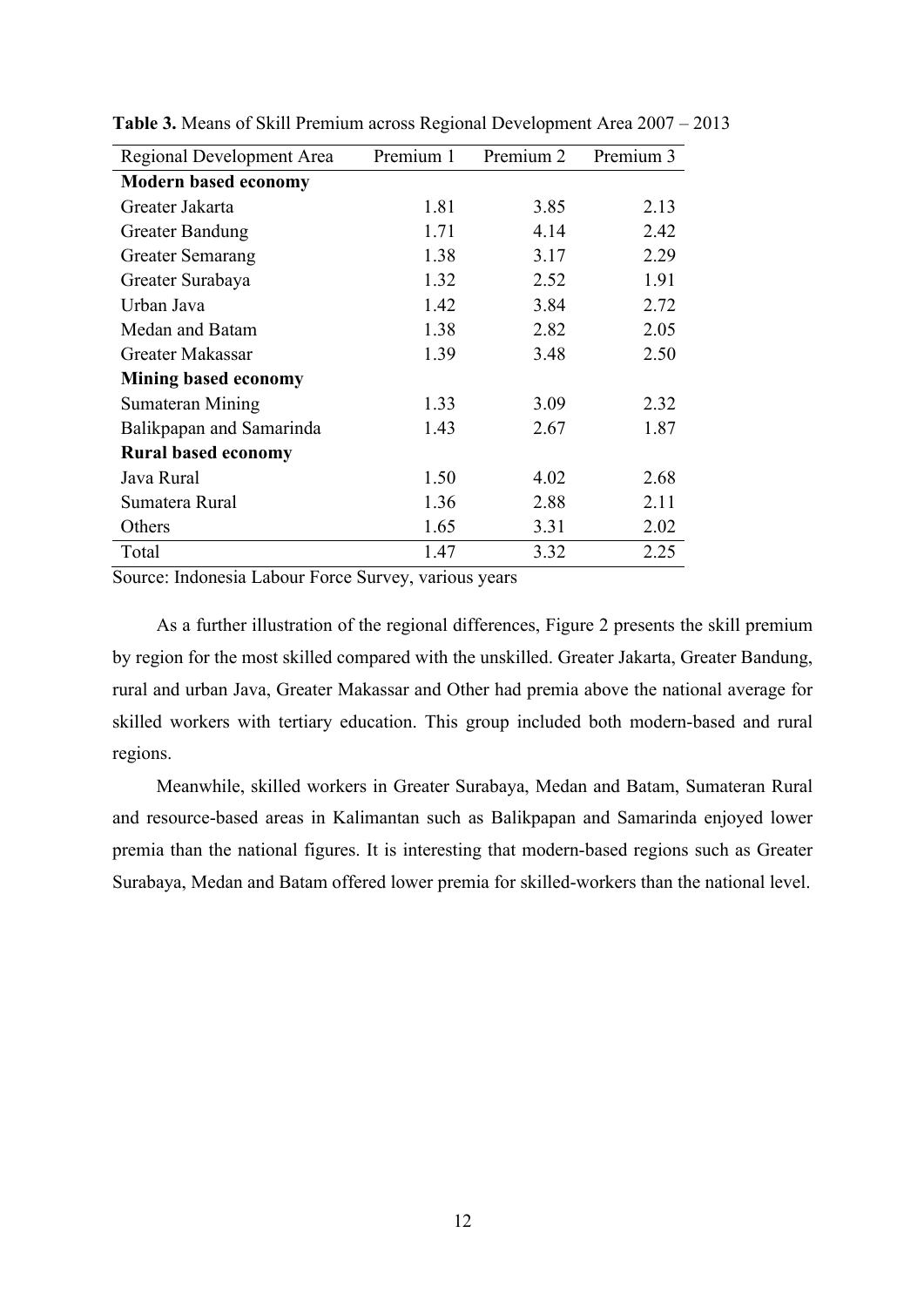

**Figure 2.** Skill Premium 2 across Regional Development Areas 2007 – 2013

Source: Indonesia Labour Force Survey, various years

Note: *Premium2 is the ratio of median wages of workers with Tertiary degree (DIII/S1/S2/S3) to workers with Primary school and below. The green line is the national average of skill premium 2 between 2007 and 2013. The means is 3.32.*

### **DETERMINANTS OF THE SKILL PREMIUM**

This paper aims to examine the role of supply and demand characteristics for labour across regional development areas on skill premium. The characteristics of supply of labour are the proportion of workers with tertiary degree (tertiary), the proportion of workers with basic education of primary school and lower (primary), the proportion of female workers (female) and the proportion of casual workers (casual). The proportion of casual workers representing job insecurity in each region where casual workers are non-permanent workers that worked for more than one employer in the last one month (see Appendix Table B).

Further, the characteristics of demand for labour are represented by the proportion of workers employed in the manufacturing sector (manufacture), the mining sector (mining) and those with managerial positions (managerial). In addition, the characteristics of each region is captured by regional fixed effects which refer to the 12 regional development areas as discussed earlier.

The first set of results reported here looks at the determinants of the skill premium in Indonesia across regions between 2007 and 2013 using the fixed-effect approach for panel data. This method is preferred because fixed-effects take into account the different characteristics of each regional development area in Indonesia. When other determinants are included, panel data estimation should also minimise the multicollinearity problem where there is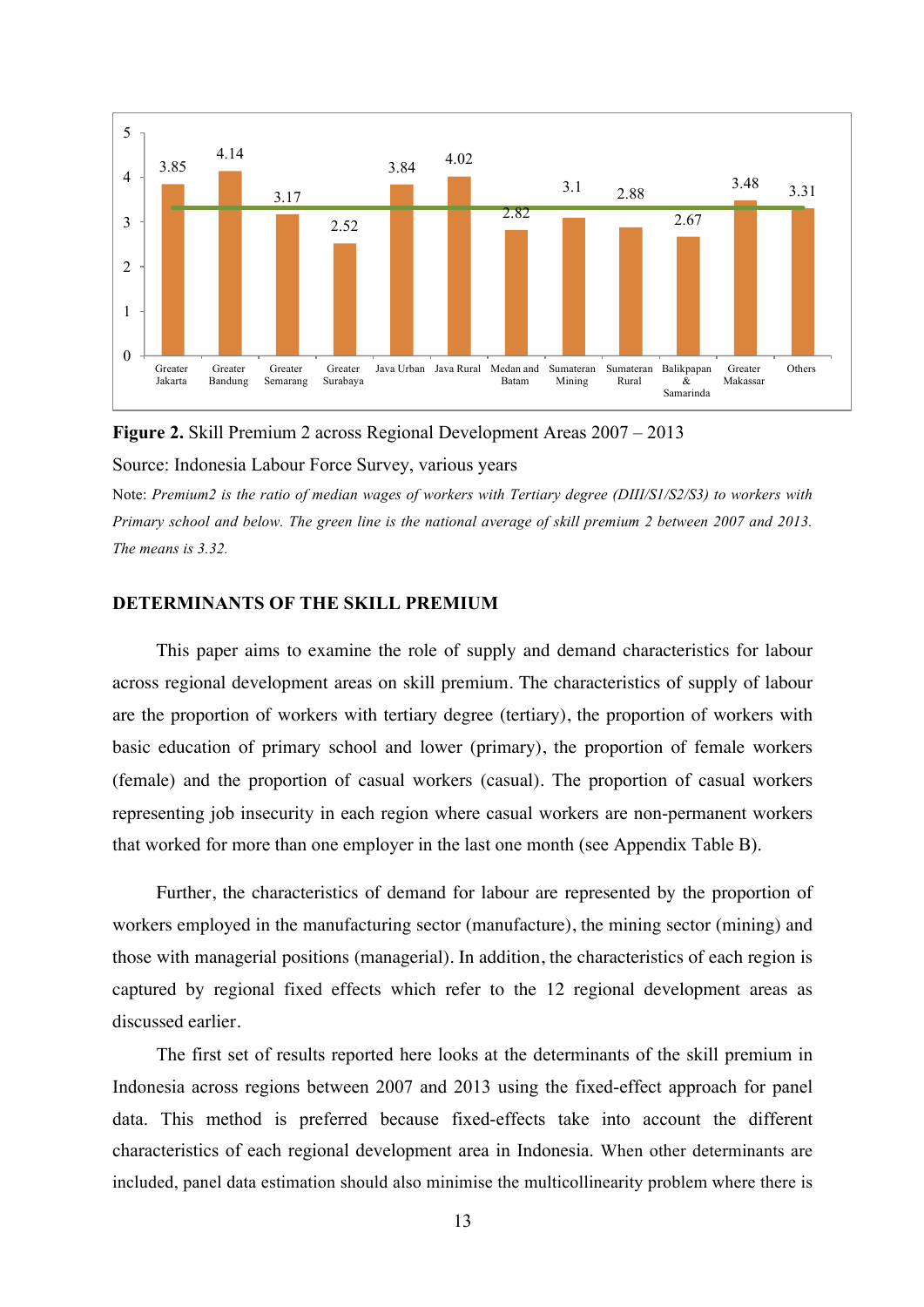one (see Appendix Table C). As there is a high correlation between the variables Tertiary and High-skilled services, the latter variable has not been included in the regressions based on the rule-of-thumb that where the correlation exceeds 0.8 one variable should be omitted (Griffiths, Hill, and Judge 1993). Estimation of each measure of the skill premium is conducted separately using the same subset of explanatory variables. Regional differences are captured by the constants in the equation. Therefore, the model is capable of absorbing the heterogeneity across regional development areas whether they are modern-based; resourcebased or traditional-based economies.

$$
Premium1_{it} = \beta_0 + \beta_1. Primary_{it} + \beta_2. Female_{it} + \beta_3. Management_{it} + \beta_4. Manuel acture_{it} +
$$
\n
$$
\beta_5. Mining_{it} + \beta_6. Casual_{it} + \varepsilon_{it}
$$
\n
$$
Premium2,3_{it} = \beta_0 + \beta_1. Tertiary_{it} + \beta_2. Female_{it} + \beta_3. Management_{it} + \beta_4. Manual facture_{it} +
$$
\n
$$
\beta_5. Mining_{it} + \beta_6. Casual_{it} + \varepsilon_{it}
$$
\nEquation 2

Please see again Table B on the definition of the Variables in the Appendix

As reported in Table 4, there are substantial differences between regions in the composition of the workforce as measured by the explanatory variables.

| Variable             | Obs. | Mean  | Std. Dev. | Min    | Max   |
|----------------------|------|-------|-----------|--------|-------|
| Premium <sub>1</sub> | 84   | 1.47  | 0.20      | 1.17   | 2.00  |
| Premium <sub>2</sub> | 84   | 3.32  | 0.64      | 2.10   | 4.73  |
| Premium3             | 84   | 2.25  | 0.34      | 1.59   | 3.07  |
| Female               | 84   | 0.37  | 0.04      | 0.30   | 0.44  |
| Primary              | 84   | 0.38  | 0.15      | 0.14   | 0.67  |
| Tertiary             | 84   | 0.10  | 0.04      | 0.03   | 0.19  |
| Casual               | 84   | 0.07  | 0.04      | 0.02   | 0.17  |
| Managerial           | 84   | 0.14  | 0.034     | 0.08   | 0.22  |
| Manufacture          | 84   | 0.15  | 0.074     | 0.058  | 0.29  |
| Mining               | 84   | 0.012 | 0.017     | 0.0006 | 0.081 |

**Table 4.** Descriptive Statistics of Skill Premium and the Determinants of Skill Premium

Source: Authors' estimations

There is a risk of reverse causality especially between education and the skill premium where highly educated workers have a tendency to move to regions with a higher skill premium for example Greater Jakarta. In addition, the endogeneity issue may arise due to omitted variables explaining the skill premium. This study manages the endogeneity issue by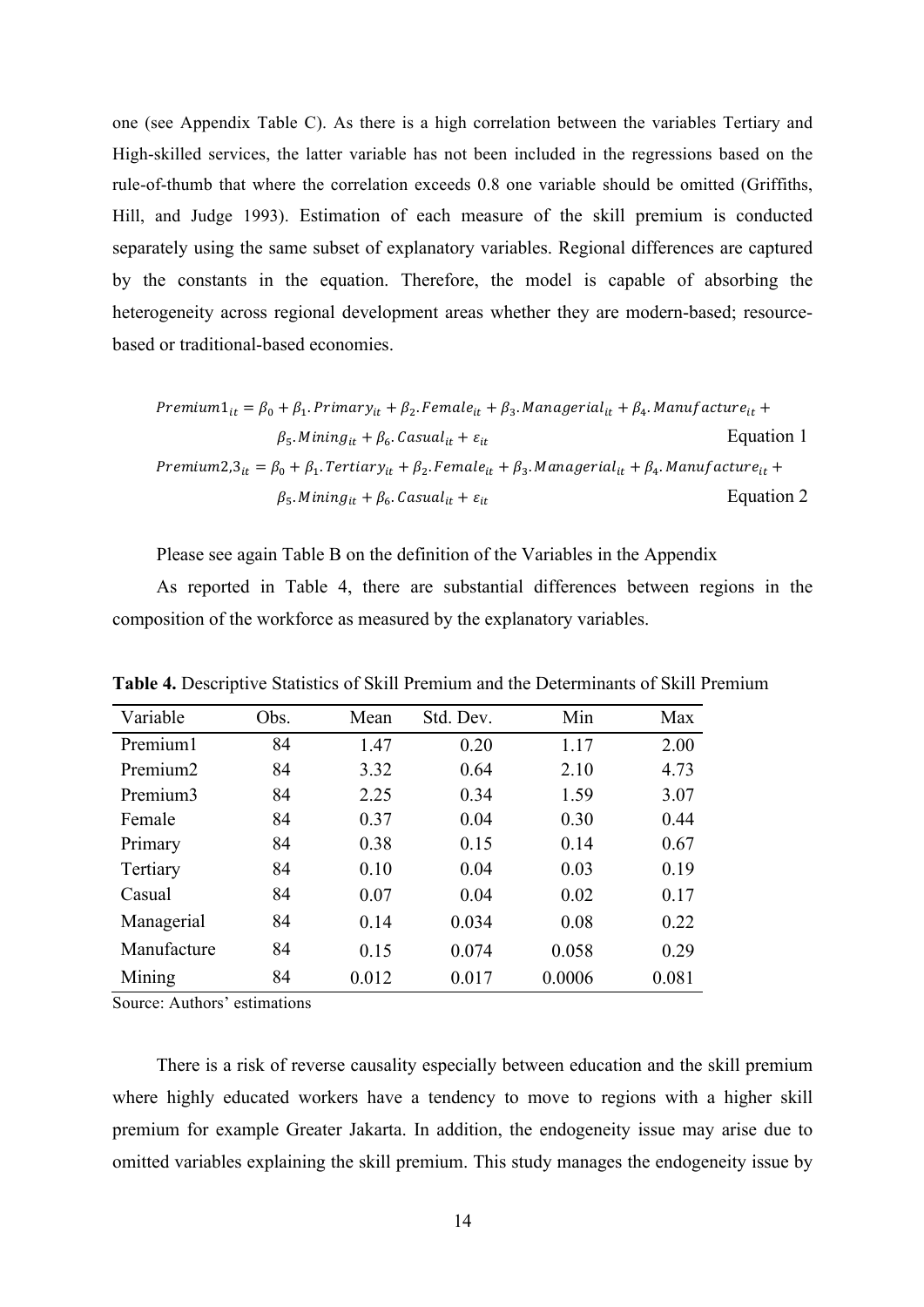incorporating the two stage least squares method using the instrumental variable approach. As we also include the regional development areas as the regional fixed effects, we use 2SLS Fixed Effects (FE). Following Reed (2014), this study employs the lag of its endogenous variable of tertiary as an instrumental variable. Results show lag four of tertiary is an appropriate instrument for tertiary<sup>2</sup>. Meanwhile, primary is an exogenous variable as shown by the endogeneity test.

Table 5 presents the results and the discussion will focus on the 2SLS FE results. Regarding supply characteristics, the proportion of tertiary-educated labour as a measure of the relative supply of skilled workers in each region has a negative and statistically significant influence on skill premium 2 and 3. This is consistent with the literature that an increased supply of skilled labour contributes to a lower premium for tertiary educated workers. All estimations confirmed that a higher proportion of female workers contributes to a higher skill premium but is only statistically significant in 2SLS FE estimation of skill premium 3. Other characteristics of the proportion of managerial and casual workers have a positive influence on the skill premium however they are not statistically significant.

The demand characteristics are substantial in understanding the skill premium across regional development areas in Indonesia. The estimations reveal that a higher proportion of workers employed in the manufacture sector lowers skill premium 2 and 3. The Indonesian manufacturing sector is dominated by labour-intensive industries such as textile and garments, footwear, and food and beverages. The results suggest that the significant numbers of unskilled workers in the manufacturing industry are paid a premium over workers outside the sector, perhaps in compliance with minimum wages regulations. Meanwhile, the estimations show that the mining sector contributes to the skill premium positively but is only significant for premium 3. The mining sector is a technology intensive industry so it demands skilled labour to work with the investment in specific technology or technology transfer from overseas. Once these factors have been taken into account, the results show that the skill differential was largest in Jakarta (all the regional dummies have negative coefficients). Holding everything else constant, the largest negative regional coefficients in the Premium 2 2SLS FE model (Table 3 Col. 4) were for the modern region Greater Semarang, the mining region of Balikpapan and Samarinda and the rural regions of Java Rural and Others. There is therefore not a general result that the differentials were largest in one type of region compared to the other two types.

<sup>&</sup>lt;sup>2</sup> The complete results of endogeneity test is available upon request to the authors.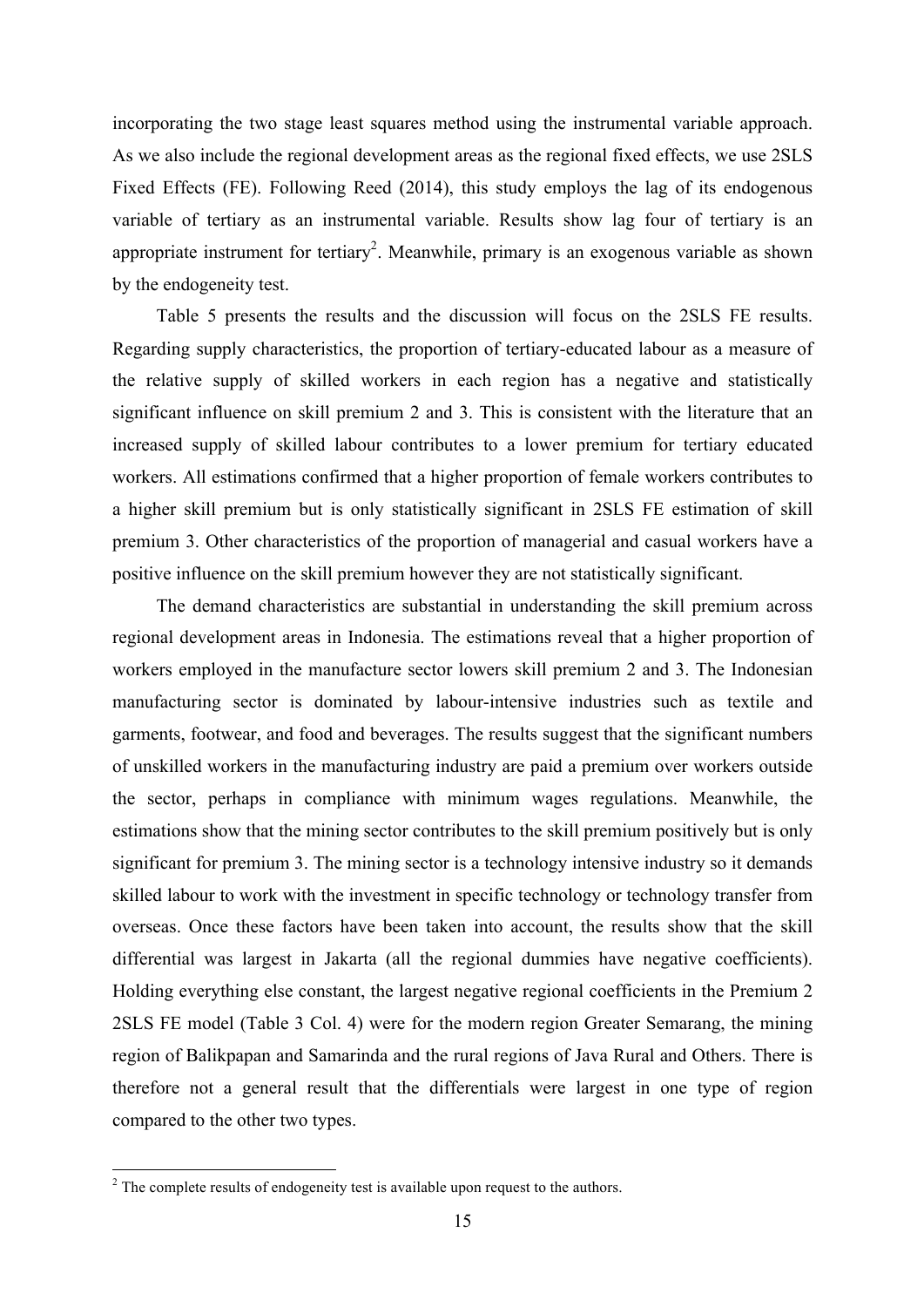|                               | Premium 1   |            |            | Premium 2                                             |            | Premium 3   |
|-------------------------------|-------------|------------|------------|-------------------------------------------------------|------------|-------------|
|                               |             | Two stage  |            | Two stage                                             |            | Two stage   |
|                               |             | Least      | Fixed-     | Least                                                 | Fixed-     | Least       |
|                               | Fixed-      | Square     | Effect     | Square                                                | Effect     | Square      |
|                               | Effect (FE) | (2SLS FE)  | (FE)       | (2SLS FE)                                             | (FE)       | (2SLS FE)   |
|                               | Coef.       | Coef.      | Coef.      | Coef.                                                 | Coef.      | Coef.       |
| Primary/Tertiary <sup>3</sup> | 0.46        | 1.80       | $-5.97**$  | $-16.71***$                                           | $-2.40$    | $-11.21***$ |
|                               | (0.30)      | (1.75)     | (2.39)     | (5.72)                                                | (1.51)     | (4.30)      |
| Female                        | $-0.55$     | 0.26       | 3.74       | 6.59                                                  | 3.52       | 5.86**      |
|                               | (1.24)      | (1.82)     | (4.65)     | (4.61)                                                | (2.57)     | (2.64)      |
| Managerial                    | 0.61        | 0.61       | 3.99       | 4.44                                                  | 1.68       | 2.05        |
|                               | (0.94)      | (0.91)     | (2.57)     | (2.94)                                                | (1.41)     | (1.90)      |
| Manufacture                   | 0.25        | 1.15       | $-5.54*$   | $-5.74**$                                             | $-3.22**$  | $-3.38**$   |
|                               | (1.11)      | (1.52)     | (2.94)     | (2.86)                                                | (1.35)     | (1.82)      |
| Mining                        | $-0.33$     | 2.95       | 5.05       | 20.20                                                 | 3.51       | 15.94**     |
|                               | (4.16)      | (5.25)     | (10.06)    | (12.31)                                               | (5.27)     | (6.82)      |
| Casual                        | $-1.04$     | $-0.61$    | $-0.46$    | 2.15                                                  | 1.31       | 3.45        |
|                               | (1.10)      | (1.17)     | (3.31)     | (3.96)                                                | (1.67)     | (2.89)      |
| cons                          | $1.79***$   | 0.94       | 4.08**     | 4.48***                                               | $1.66*$    | $2.13***$   |
|                               | (0.52)      | (1.33)     | (1.78)     | (1.76)                                                | (0.97)     | (0.91)      |
|                               |             |            |            | Regional Development Area (Greater Jakarta as a base) |            |             |
| <b>Greater Bandung</b>        | $-0.11$     | $-0.45$    | 0.37       | $-0.64$                                               | 0.30       | 0.53        |
|                               | (0.21)      | (0.45)     | (0.48)     | (0.76)                                                | (0.21)     | (0.52)      |
| <b>Greater Semarang</b>       | $-0.39**$   | $-0.77$    | $-1.61***$ | $-2.80***$                                            | $-0.54*$   | $-1.52***$  |
|                               | (0.16)      | (0.50)     | (0.57)     | (0.71)                                                | (0.31)     | (0.54)      |
| Greater Surabaya              | $-0.46***$  | $-0.56***$ | $-1.33***$ | $-1.76***$                                            | $-0.28*$   | $-0.63***$  |
|                               | (0.11)      | (0.16)     | (0.32)     | (0.37)                                                | (0.14)     | (0.22)      |
| Java urban                    | $-0.37***$  | $-0.46***$ | $-0.51$    | $-0.75**$                                             | 0.20       | 0.006       |
|                               | (0.09)      | (0.15)     | (0.35)     | (0.33)                                                | (0.21)     | (0.22)      |
| Java rural                    | $-0.29$     | $-0.81$    | $-0.84$    | $-2.47***$                                            | $-0.19$    | $-1.53**$   |
|                               | (0.21)      | (0.68)     | (0.59)     | (0.95)                                                | (0.32)     | (0.73)      |
| Medan Batam                   | $-0.37**$   | $-0.26$    | $-1.17***$ | $-1.30***$                                            | $-0.18*$   | $-0.28**$   |
|                               | (0.08)      | (0.18)     | (0.48)     | (0.24)                                                | (0.09)     | (0.12)      |
| Sumateran Mining              | $-0.45**$   | $-0.36*$   | $-1.69***$ | $-1.88***$                                            | $-0.35$    | $-0.50$     |
|                               | (0.18)      | (0.22)     | (0.48)     | (0.49)                                                | (0.22)     | (0.31)      |
| Sumateran Rural               | $-0.46**$   | $-0.68*$   | $-2.53***$ | $-3.83***$                                            | $-0.91***$ | $-1.98***$  |
|                               | (0.20)      | (0.32)     | (0.62)     | (0.83)                                                | (0.32)     | (0.59)      |
| Balikpapan and                | $-0.36$     | $-0.38$    | $-2.28***$ | $-3.24***$                                            | $-0.85**$  | $-1.64***$  |
| Samarinda                     | (0.27)      | (0.24)     | (0.75)     | (0.91)                                                | (0.40)     | (0.52)      |
| Greater Makassar              | $-0.44**$   | $-0.53***$ | $-1.44***$ | $-1.79***$                                            | $-0.25$    | $-0.54*$    |
|                               | (0.17)      | (0.18)     | (0.49)     | (0.48)                                                | (0.24)     | (0.30)      |
| Others                        | $-0.24$     | $-0.60$    | $-2.34***$ | $-3.81***$                                            | $-1.14***$ | $-2.34***$  |
|                               | (0.22)      | (0.50)     | (0.71)     | (0.95)                                                | (0.38)     | (0.64)      |
| Observation                   | 84          | 84         | 84         | 84                                                    | 84         | 84          |
| $R^2$                         | 0.63        | 0.57       | 0.73       | 0.67                                                  | 0.64       | 0.48        |

**Table 5. Estimations of the Determinants of Skill Premium,2007-2013**

Source: Authors' estimations

Note: \*\*\* is significant at 1%; \*\* is significant at 5% and \*\*\* is significant at 10%

<sup>&</sup>lt;sup>3</sup>Primary is employed as one of explanatory variables to estimate the determinants of skill premium 1. Meanwhile, the tertiary is chosen to be one of explanatory variable to estimate the determinants of skill premium 2 and 3.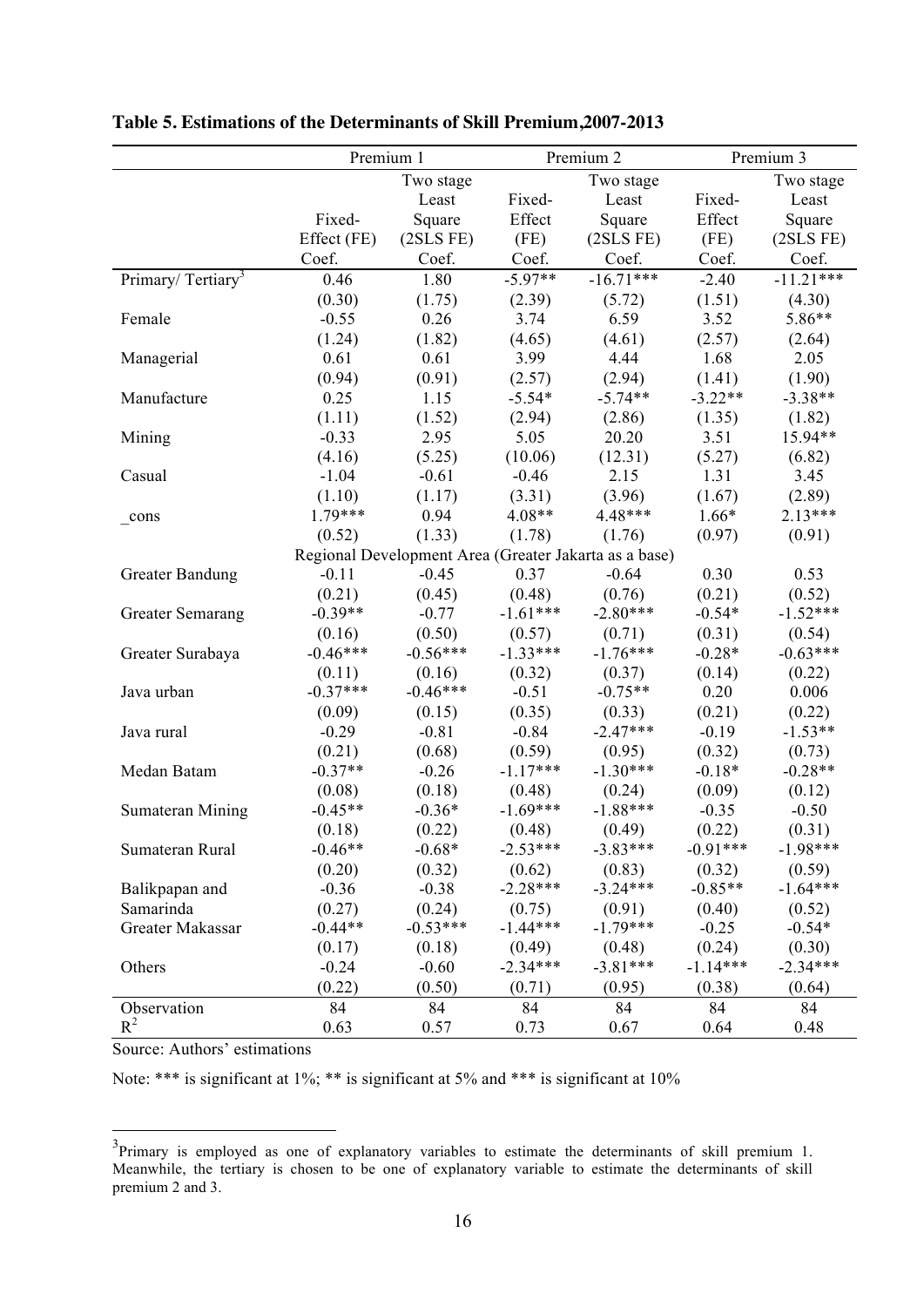### **CONCLUSION AND POLICY IMPLICATION**

This study has focused on a component of the distribution of income; the distribution of earnings from employment using seven waves of National Labour Force Survey (SAKERNAS) data. It aims to examine the determinants of the skill premium during the recent period when earnings and income inequality have been increasing (2007-2013). There are two main contributions of this study to the previous literature. The first is to provide new up–to-date evidence on how people with different levels of qualifications are performing in regional labour markets in Indonesia using the most recent data. The second is the development and the inclusion of characteristics of regional labour markets as the factors influencing the skill premium. These results show that for each of the measures of the skill differential, there were significantly different regional effects on that differential holding everything else constant.

Our results show that both supply and demand factors have significant impacts on the skill premium. Focusing on the results of the skill premium between workers with the highest education level, i.e. for those workers with Tertiary degree (DIII and above) to workers with either primary education (premium 2) or high school education (premium 3), the findings show that the supply of tertiary educated workers was negatively and statistically significantly associated with the size of the skill premium. The size of the manufacturing sector had a significant role in dampening wider wage differentials between tertiary graduates and primary and high school graduates. The proportion of females in the workforce in each region was associated with a larger skill differential although this was only significant for premium 3. The size of the mining sector had a significant and positive correlation with the skill differential between tertiary and high school graduates.

In terms of regional differentials, most of regional coefficients were negative compared to Greater Jakarta, although the coefficients were not always statistically significant. The region for which there was no statistically significant difference to Jakarta for premiums 2 and 3 was the modern region of Greater Bandung and for premium 3, Java Urban (Modern) and Sumateran Mining (Mining).

What are the policy implications of these findings? The current policy agenda has focused much on lowering the level of income inequality particularly through fiscal policy (e.g. removal of inequitable subsides and a strong push to achieve higher collection of tax revenue). Our study has provided evidence that policy should also look at the skill premium issue and the interplay between the labour market and the educational sector. There are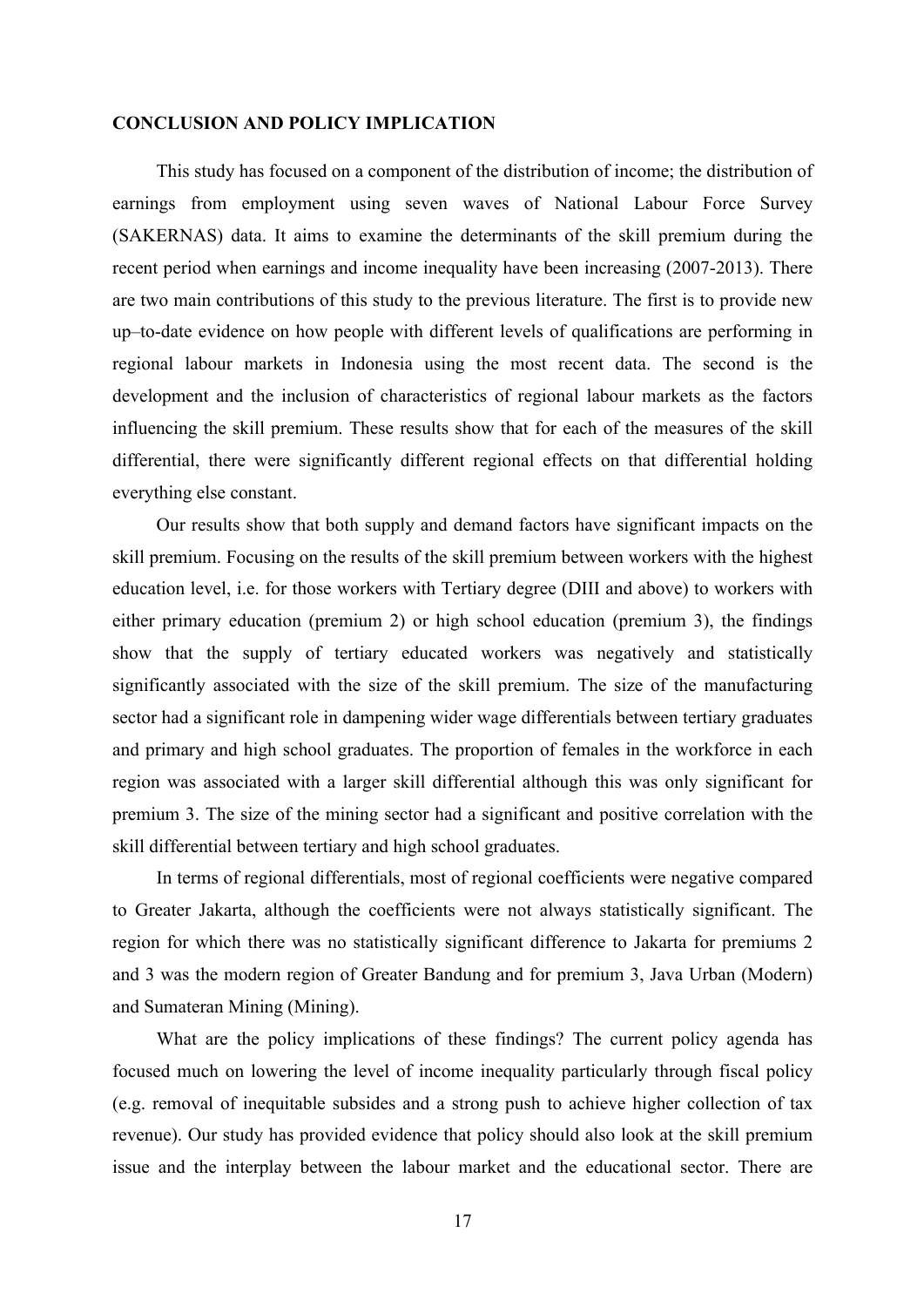several policy implications. Human capital investment and widening access to higher education, not only through more effective and productive social spending in the area of education, is important, but also potentially by partnerships between educational institutions and regional industry. For the latter, in the context of decentralisation, initiatives to design a flexible higher education program to meet the needs of local industries could be useful. The results also point to the importance of the manufacturing sector in supplying job opportunities for people who have not completed tertiary education. The positive (though only significant in Premium 3) effect of female participation in the workforce also suggests that a further investigation of the role of women in the Indonesian labour force and the associated pay structure would be worthwhile.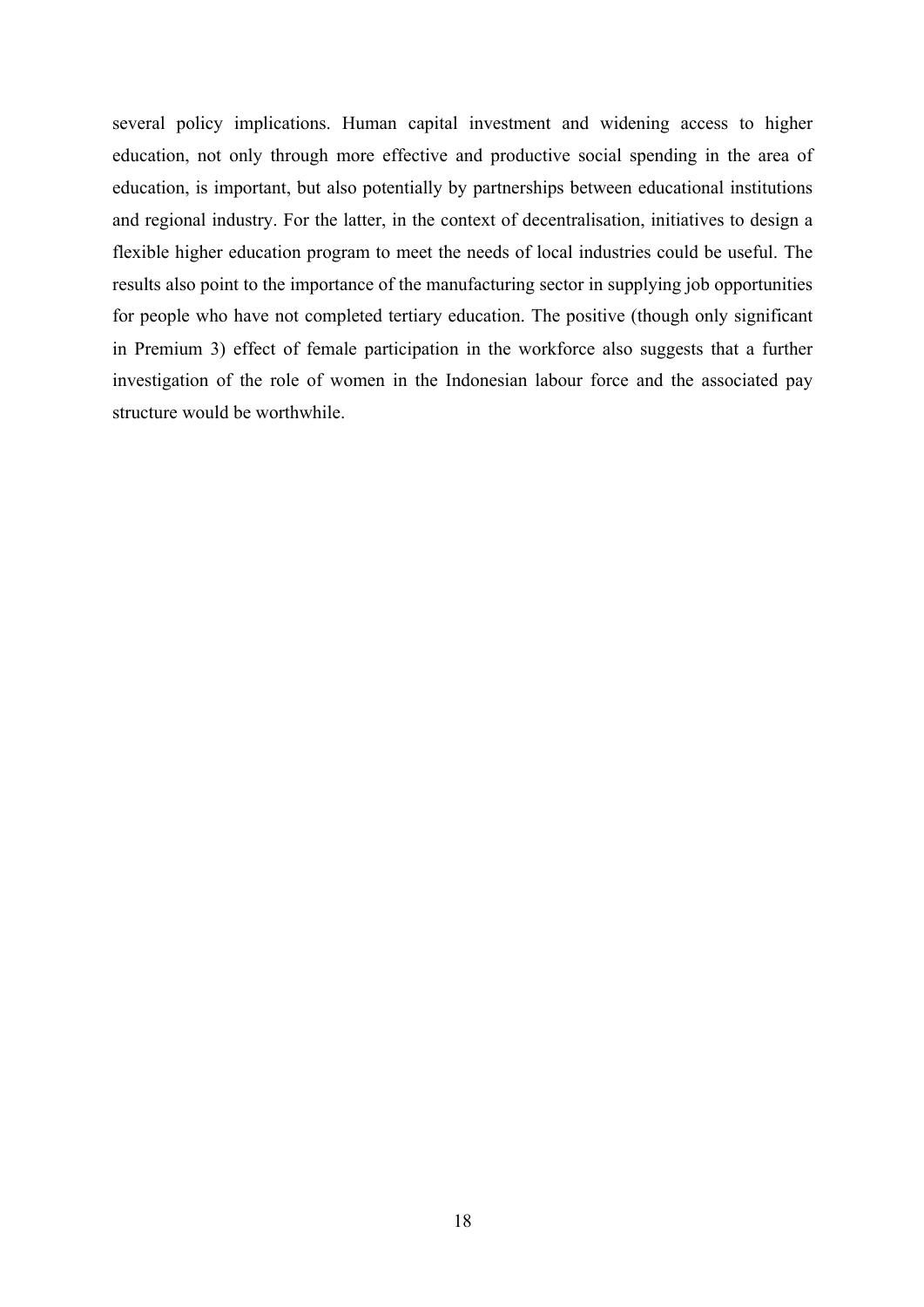#### **REFERENCE**

- Acemoglu, Daron. 2002. "Directed Technical Change." *Review of Economic Studies* 69:781- 809.
- Acemoglu, Daron. 2003. "Patterns of Skill Premia." *Review of Economic Studies* 70:199- 230.
- Becker, Gary S. 1975. "Investment in Human Capital: Effects on Earnings." In *Human Capital: A Theoretical and Empirical Analysis, with Special Reference to Education*, edited by Gary S Becker. Cambridge: the National Bureau of Economic Research.
- Blau, Francine D., and Lawrence M. Kahn. 1996. "Wage Structure and Gender Earnings Differentials: An International Comparison." *Economica* 63 (250):S29-S62.
- Buera, Francisco J., and Josept P. Kaboski. 2012. "The Rise of the Service Economy." *American Economic Review* 102 (6):2540-2569.
- Freeman, Richard B. 1976. *The Overeducated American*. New York: Academic Press.
- Gindling, T. H, and Donald Robbins. 2001. "Patterns and Sources of Changing Wage Inequality in Chile and Costa Rica During Structural Adjustment." *World Development* 29 (4):725-745.
- Griffiths, W. E, R. Carter Hill, and George G. Judge. 1993. *Learning and Practicing Econometrics*. United States: Wiley.
- Haskel, Jonathan E., and Matthew J. Slaughter. 2002. "Does the Sector Bias of Skill-Biased Technical Change Explain Changing Skill Premia? ." *European Economic Review* 46:1757-1783.
- He, Hui. 2012. "What drives the skill premium: Technological change or demographic variation?" *European Economic Review* 56 (8):1546-1572. doi: http://dx.doi.org/10.1016/j.euroecorev.2012.09.005.
- He, Hui, and Zheng Liu. 2008. "Investment-Specific Technology Change, Skill Accumulation, and Wage Inequality." *Review of Economic Dynamics* 11:314-334.
- International Labour Organization. 2013. Global Employment Trends for Youth 2013: A generation at risk. Geneva: ILO.
- Katz, Lawrence F, and Kevin M Murphy. 1991. "Changes in Relative Wages, 1963-1987: Supply and Demand Factors." *NBER Working Papers Series* 3927.
- Krueger, Allan B., and Lawrence H. Summer. 1986. "Efficiency Wages and the Wage Structure." *NBER Working Papers Series* 1952.
- Krussell, Per, Lee E. Ohanian, Jose-Victor Rios-Rull, and Giovanni L. Violante. 2000. "Capital-Skill Complementarity and Inequality: A Macroeconomic Analysis." *Econometrica* 68 (5):1029-1053.
- Lee, Jong Wha, and Dainn Wie. 2013. Technological Change, Skill Demand, and Wage Inequality in Indonesia. In *ADB Economics Working Paper Series*. Manila: Asian Development Bank.
- Leuven, Edwin, Hessel Oosterbeek, and Hans Van Ophem. 2004. "Explaining International Differences in Male Skill Wage Differentials by Differences in Demand and Supply of Skill." *The Economic Journal* 114:466-486.
- Manning, Chris. 1998. *Indonesian Labour in Transition: An East Asian Success Story?* Cambridge: Cambridge University Press.
- Manning, Chris, and Riyana Miranti, eds. 2015. *The Yudhoyono Legacy on Jobs, Poverty and Income Distribution: A Mixed Record' in The Yudhoyono Years: An Assessment*  Edited by E Aspinall, M Mietzner and D Tomsa. Singapore: Institute of Southeast Asian Studies.
- Manning, Chris, and Muhammad Purnagunawan. 2016. "Has Indonesia Passed the Lewis Turning Point and Does it Matter?" In *Managing Globalization in the Asian Century:*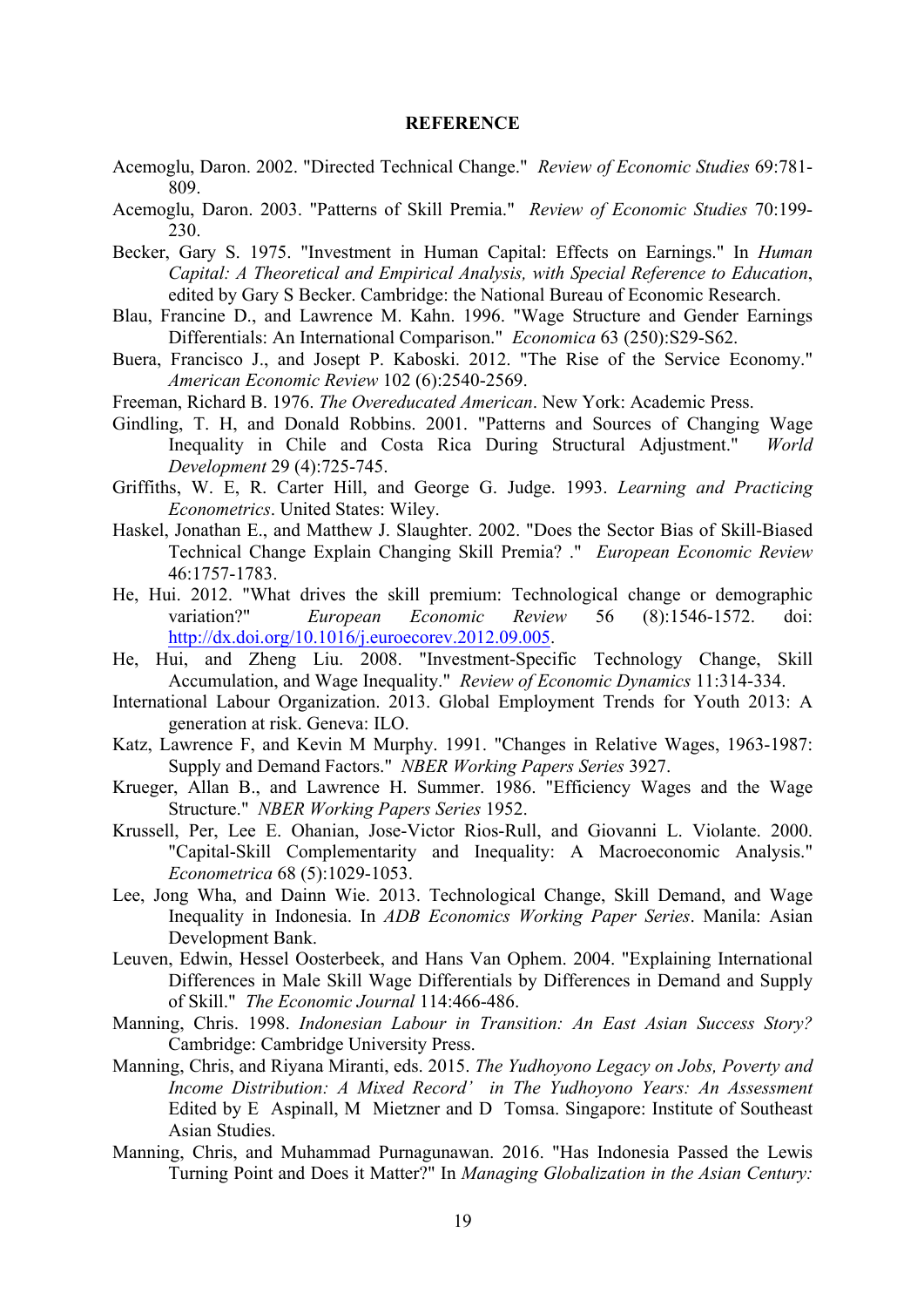*Essays in Honour of Prema-Chandra Athukorala*, edited by Hal Hill and Jayant Menon. Singapore: ISEAS-Yusof Ishak Institute.

- Mehta, A., and B. A. Mohr. 2012. "Economic Liberalization and Rising College Premiums in Mexico: A Reinterpretation." *World Development* 40:1908-1920. doi: 10.1016/j.worlddev.2012.04.007.
- Miranti, Riyana, Alan Duncan, and Rebecca Cassells. 2014. "Revisiting the impact of consumption growth and inequality on poverty in Indonesia during decentralisation." *Bulletin of Indonesian Economic Studies* 50 (3):461-82.
- Montenegro, Claudio E., and Harry Anthony Patrinos. 2014. Comparable estimates of returns to schooling around the world. *Policy Research working paper* WPS 7020.
- Pavcnik, N. 2000. "What explains skill upgrading in less developed countries?" *Journal of Development Economics* 71 (2):311-328.
- Piketty, Thomas. 2014. *Capital in the Twenty First-Century*. Cambridge: Harvard University Press.
- Piketty, Thomas. 2015. *The Economics of Inequality*. Cambridge: Harvard University Press.
- Purnastuti, Losina, Paul W. Miller, and Ruhul Salim. 2013. "Declining rates of return to education: evidence for Indonesia." *Bulletin of Indonesian Economic Studies* 49 (2):213-236. doi: 10.1080/00074918.2013.809842.
- Reed, W. Robert. 2014. "On the Practice of Lagging Variables to Avoid Simultaneity." *Working Paper of the Department of Economics and Finance, University of Canterbury* 18:1-14.
- Tobias, Julia, Joseph Wales, Ekki Syamsulhakim, and Suharti. 2014. Towards Better Education Quality: Indonesia's Promising Path. London: Overseas Development Institute.
- Whalley, John, and Chunbing Xing. 2014. "The regional distribution of skill premia in urban China: Implications for growth and inequality." *International Labour Review* 153 (3):395-419.
- World Bank. 2013. Spending more or spending better: Improving education financing in Indonesia. Jakarta: World Bank.
- Yusuf, Arief Anshory, Andy Sumner, and Irlan Adiyatma Rum. 2014. "Twenty years of expenditure inequality in Indonesia, 1993-2013." *Bulletin of Indonesian Economic Studies* 50 (2):243-54.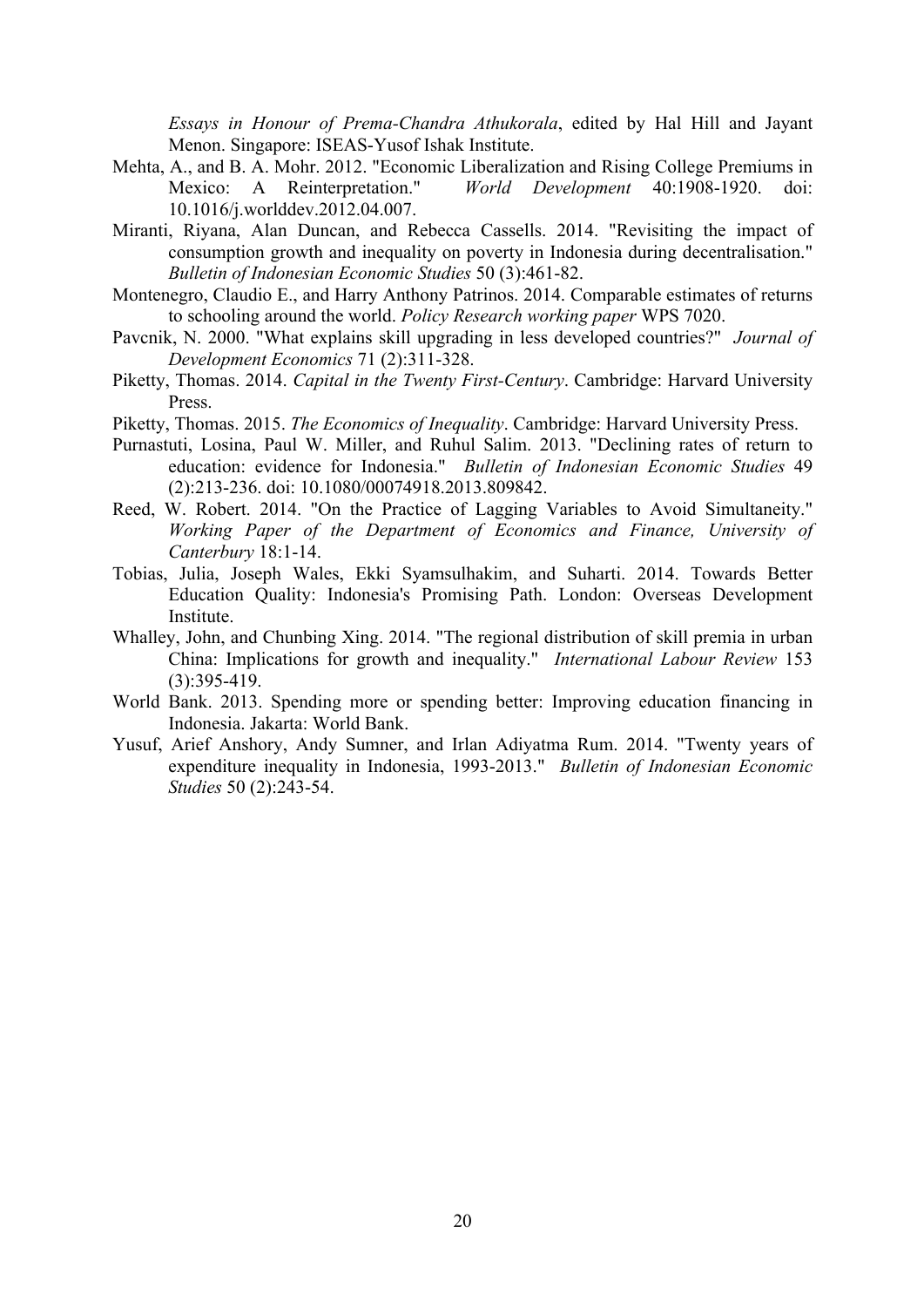## **APPENDIX**

|                | <b>Code Regional Development</b> | <b>Districts</b>                                                                                                      | Classification    |
|----------------|----------------------------------|-----------------------------------------------------------------------------------------------------------------------|-------------------|
| 1              | Greater Jakarta                  | Central Jakarta, West Jakarta, East Jakarta,<br>South Jakarta, North Jakarta, Bogor, Depok,<br>Tangerang, Bekasi      | Modern-based      |
| $\overline{2}$ | <b>Greater Bandung</b>           | Bandung Municipality, Bandung Regency,<br>West Bandung Regency, Cimahi, East Bogor<br>Regency and Purwarkarta Regency | Modern-based      |
| 3              | <b>Greater Semarang</b>          | Semarang Municipality and Semarang<br>Regency, Salatiga, Kendal, Grobogan<br>Regency, and Demak Regency               | Modern-based      |
| 4              | Greater Surabaya                 | Surabaya Municipality, Gresik Regency and Modern-based<br>Sidoarjo Regency                                            |                   |
| 5              | Java urban                       | Rest of Municipality in Java                                                                                          | Modern-based      |
| 6              | Java rural                       | Rest of Regency in Java                                                                                               | Traditional-based |
| $\overline{7}$ | Medan and Batam                  | Medan and Batam                                                                                                       | Modern-based      |
| 8              | Sumateran mining                 | Pekanbaru, Natuna and Dumai                                                                                           | Resource-based    |
| 9              | Sumateran Rural                  | Rest of Sumateran                                                                                                     | Traditional-based |
| 10             | Balikpapan and<br>Samarinda      | Balikpapan and Samarinda                                                                                              | Resource-based    |
| 11             | Greater Makassar                 | Makassar, Takalar Regency, Gowa Regency, Modern-based<br>Maros Regency of South Sulawesi                              |                   |
| 12             | Others                           | Rest of regions that are not coded as 1-11                                                                            | Traditional-based |

**Table A.** Regional Development Area Classification

Source: Authors calculation.